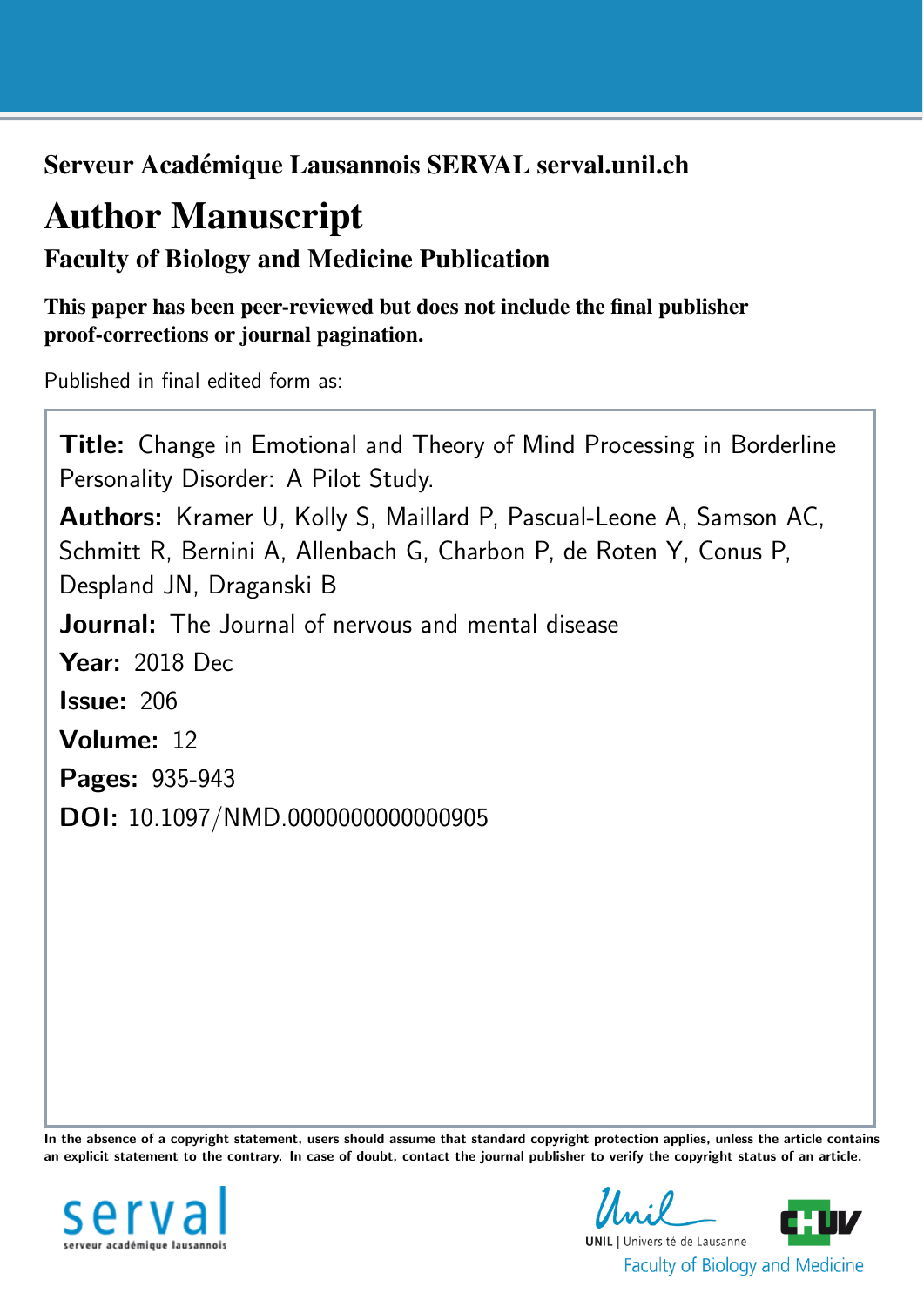#### Running Head: NEUROBEHAVIORAL CHANGE IN BPD

## **Change in emotional and theory of mind processing in borderline personality disorder: A pilot study**

Ueli Kramer, PhD<sup>1,2,3\*</sup>, Stéphane Kolly, MD<sup>2\*</sup>, Pauline Maillard, MPs<sup>1</sup>, Antonio Pascual-Leone, PhD Prof.<sup>3</sup>, Andrea C. Samson, PhD Prof.<sup>4,5</sup>, Ruth Schmitt, PhD<sup>6</sup>, Adriano Bernini, PhD<sup>7</sup>, Gilles Allenbach, MD<sup>2</sup>, Patrick Charbon, MD<sup>2</sup>, Yves de Roten, PhD<sup>1</sup>, Philippe Conus, MD Prof.<sup>2</sup>, Jean-Nicolas Despland, MD Prof.<sup>1\*</sup>, Bogdan Draganski, MD Prof.<sup>7,8\*</sup>

*<sup>1</sup> Institute of Psychotherapy, Department of Psychiatry - CHUV, University of Lausanne, Switzerland*

*2 Service of General Psychiatry, Department of Psychiatry-CHUV, University of Lausanne, Switzerland*

*<sup>3</sup> Department of Psychology, University of Windsor, Canada*

*<sup>4</sup> Faculty of Psychology, Swiss Distance Learning University and Swiss Center for Affective Sciences, University of Geneva, Switzerland*

*<sup>5</sup> Institute of Special Education, University of Fribourg, Switzerland*

*<sup>6</sup> Department of Psychiatry, University of Heidelberg, Germany*

*<sup>7</sup> LREN – Department of Clinical Neurosciences - CHUV, University of Lausanne, Switzerland <sup>8</sup> Max Planck Institute for Human Cognitive and Brain Sciences, Leipzig, Germany*

\*Equal contribution

Running head title: Neurobehavioral change in BPD

Abstract: 382, Text body: 323; References: 57; Tables: 0: Figures: 3

Supplementary material: 5 figures, 21 tables in 3 Excel workbooks

Keywords: emotional processing; theory of mind; self-criticism; borderline personality disorder; assessment; fMRI; two-chair dialogue; psychiatric treatment

Corresponding author:

PD Dr. Ueli Kramer, Department of Psychiatry-CHUV, University of Lausanne, Place Chauderon 18, CH-1003 Lausanne, Switzerland; email: [ueli.kramer@chuv.ch;](mailto:ueli.kramer@chuv.ch) phone: +41-21-314 00 50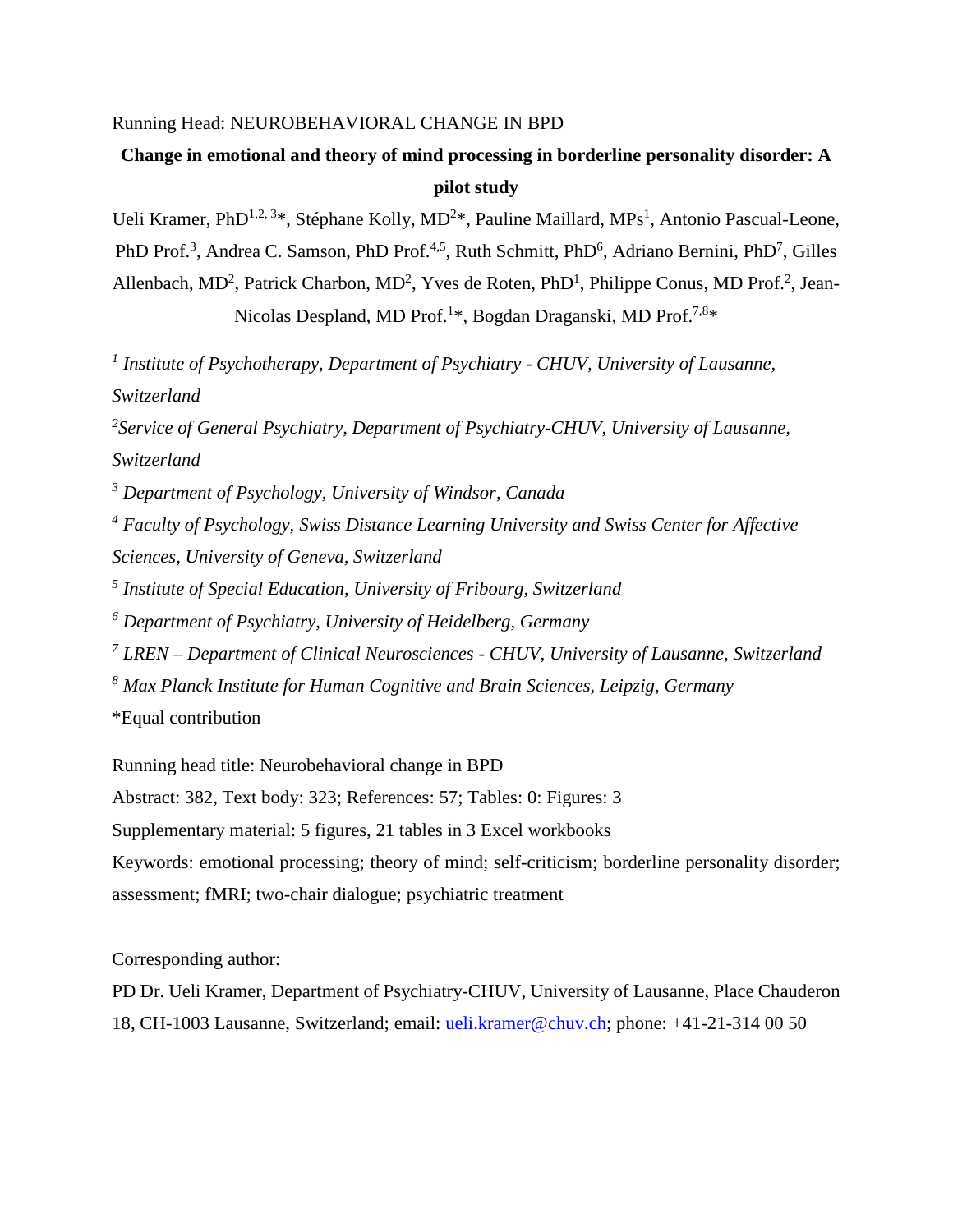#### **ACKNOWLEDGMENTS**

We would like to thank the participants for their beneficial contribution to the study. BD are supported by the Swiss National Science Foundation (NCCR Synapsy, project grant Nr 32003B\_159780) and Foundation Synapsis. LREN is very grateful to the Roger De Spoelberch and Partridge Foundations for their generous financial support. Authors are very grateful for the generous support by Prof. Sabine C. Herpertz, University of Heidelberg, and the Department of Psychiatry-CHUV, University of Lausanne.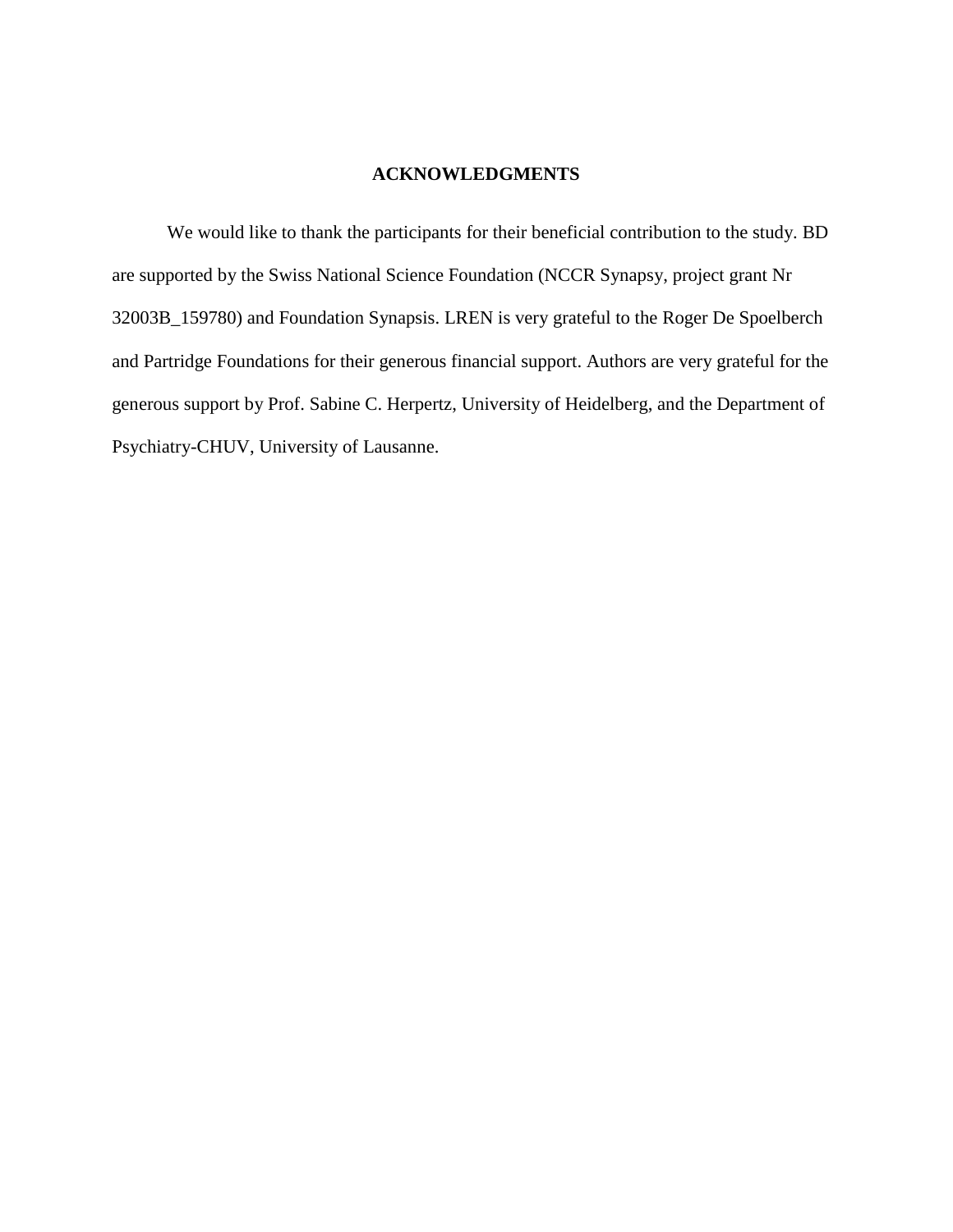## Running Head: NEUROBEHAVIORAL CHANGE IN BPD

## **Change in emotional and theory of mind processing in borderline personality disorder: A pilot study**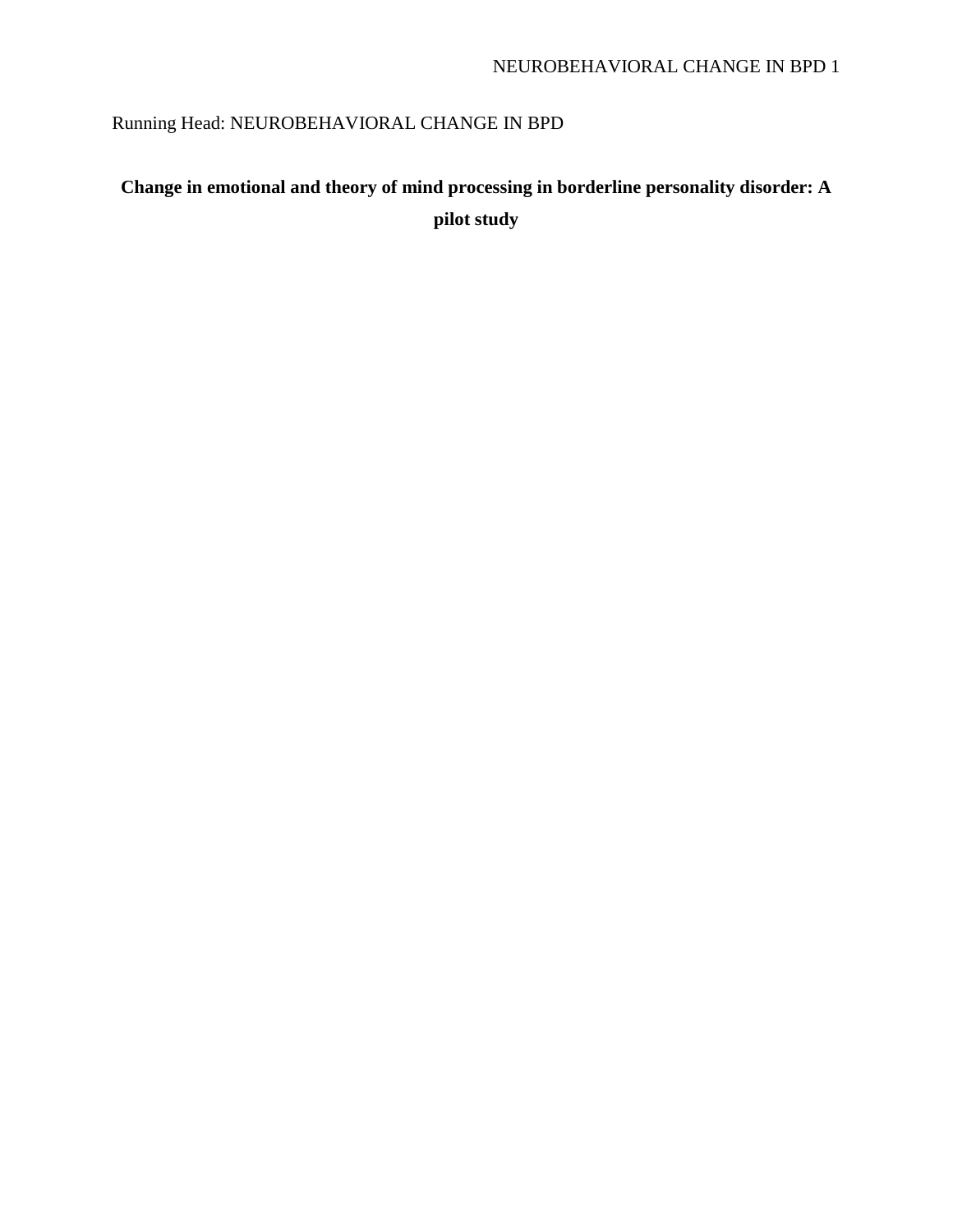#### **ABSTRACT**

Changes in emotion processing (EP) and in theory of mind (TOM) are central across treatment approaches for patients with borderline personality disorder (BPD). Whilst the assessment of EP relies on the observation patient's self-criticism in a two-chair dialogue, individual's TOM assessments is made based on responses to humorous stimuli based on false beliefs. For this pilot study, we assessed eight patients with BPD before and after a three-month long psychiatric treatment, using functional magnetic resonance imaging (fMRI) and behavioral tasks. We observed arousal increase within session of the two-chair dialogue (*d* = 0.36), paralleled by arousal decrease between sessions ( $d = 0.80$ ). We found treatment associated trends for neural activity reduction in brain areas central for EP and TOM. Our exploratory findings using an integrative assessment procedure of changes in EP and TOM point towards evidence for treatment effects at the brain systems level related to behavioral modulation.

Keywords: emotional processing; theory of mind; self-criticism; borderline personality disorder; fMRI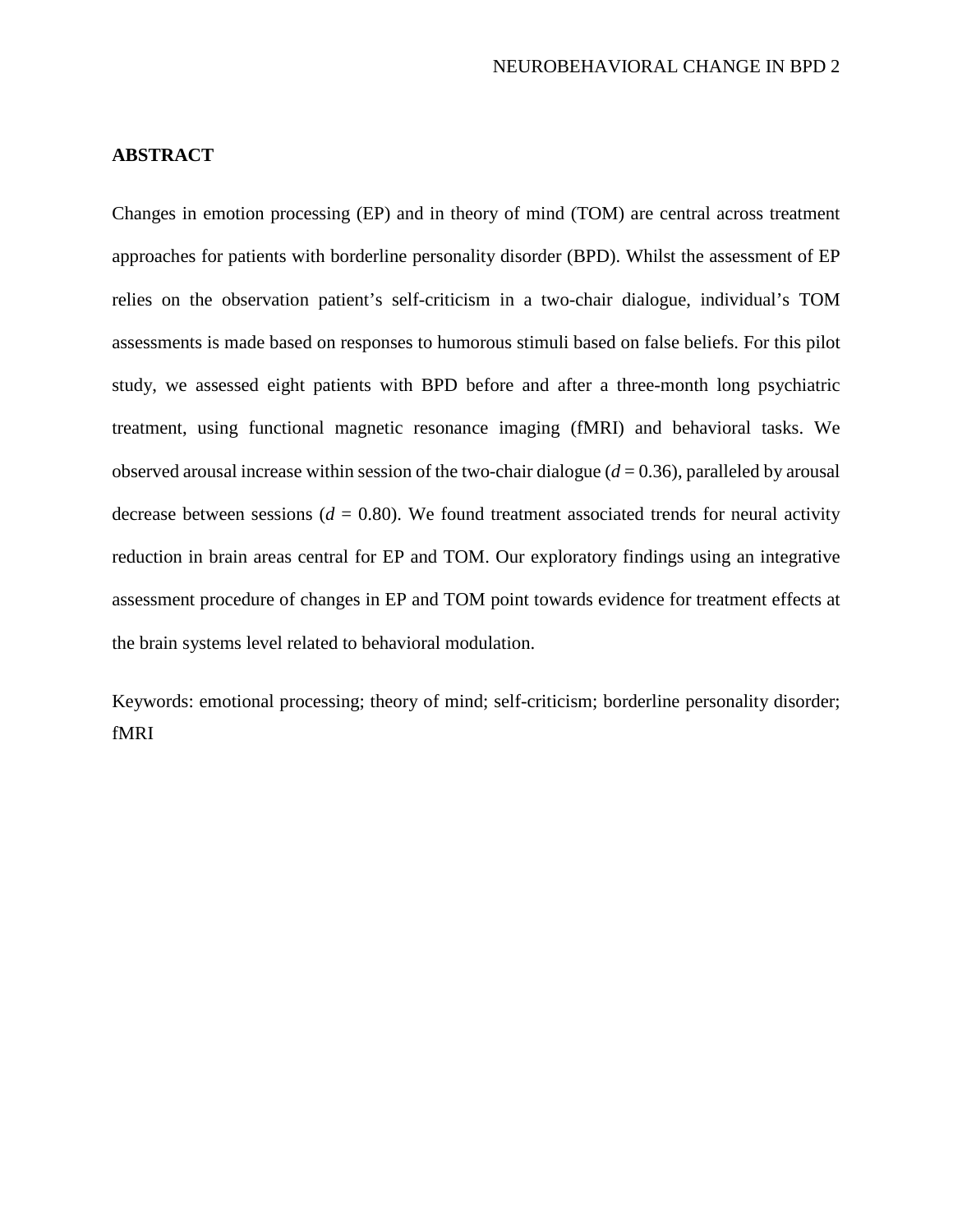#### **INTRODUCTION**

Research in borderline personality disorder (BPD) has started to examine the neurobehavioral mechanisms related to the effects of treatment. Such research is central for an understanding why and how treatment for BPD works (Clarkin, 2014; Kazdin, 2009; Kramer, 2018; Kramer, 2017). Schnell and Herpertz (2018) summarized central neurobehavioral factors in treatments for BPD. They pointed out that an increased integration in emotional and in socio-cognitive processing are central neuropsychotherapeutic mechanisms of change in treatments of patients with BPD. Both factors – difficulties in emotional and socio-cognitive processing – are central features associated with BPD (Carpenter & Trull, 2013; Choi-Kain & Gunderson, 2008; Goodman, New & Siever, 2004; Herpertz, 2011; 2013; Krause-Utz, Veer, Rombouts, Bohus, Schmahl, & Elzinga, 2014; Mier, Lis, Esslinger, Sauer, Hangeoff, Ulferts, Gallhofer & Kirsch, 2013; New, Hazlett, Buchsbaum, Goodman, Mitelman, Newmark et al., 2007; Ruocco, Amirthavasagam, Choi-Kain, & McMain, 2013): change on these factors may be linked with the symptom relief in treatment.

There is evidence that the effects of treatments for BPD are associated with changes in emotional processing (EP). Schmitt, Winter, Niedtfeld, Herpertz and Schmahl (2016) examined pre-post neural activity changes related with an inpatient dialectical-behavioral therapy (DBT) program for BPD patients  $(n = 32)$ . They used the reappraisal paradigm (Schulze et al., 2011) assessing emotion regulation, as a particular component of EP, in the fMRI environment. Results indicated that increased emotion regulation capacities facing negative visual stimuli were associated with treatment response which in turn related to a specific increase in functional connectivity between the amygdala and the pre-frontal cortex. It remains unclear whether the broader integration of EP, related to the individual patient's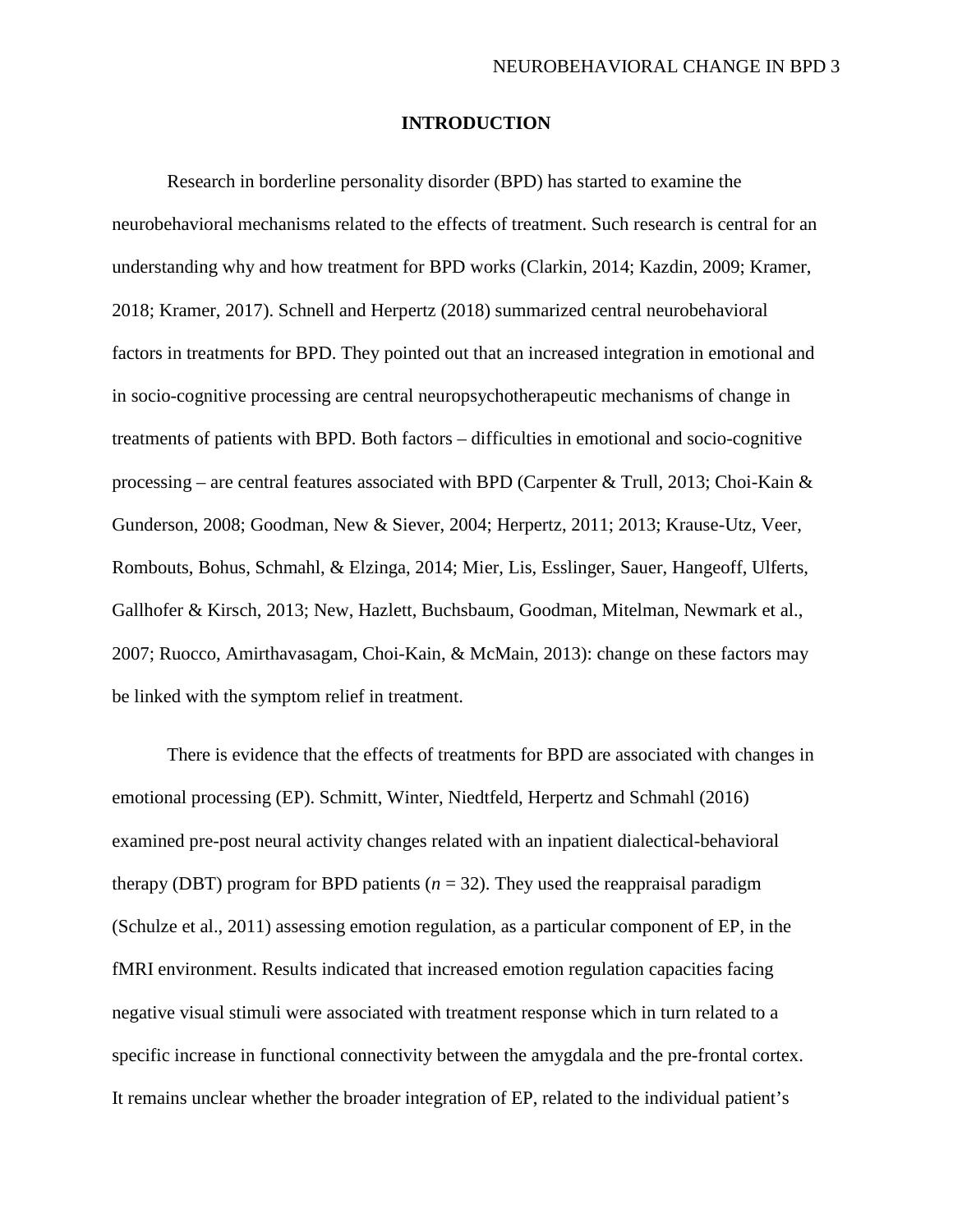central self-critical concerns, changes in treatment for BPD. In the present study, we define EP as an idiosyncratic process of transforming emotions related to self-criticism, from a selfcontemptuous stance towards a more compassionate one towards the self (Pascual-Leone, 2009; Kramer & Pascual-Leone, 2016; Kramer, Pascual-Leone, Despland, & de Roten, 2015).

Difficulties in socio-cognitive processing have previously been linked with problems in BPD (Herpertz, 2013). The difficulty that patients present in the activity of inferring possible mental states of others – the individual's theory of mind (TOM; Saxe & Kanwisher, 2003; Sharp & Kalkpakci, 2015) – is associated with several mental disorders, including BPD (Fonagy, Luyten, & Bateman, 2015; Schnell & Herpertz, 2018). O'Neill et al. have studied the links between the patient's EP and TOM in patients with BPD  $(n = 17)$ , using previously validated humorous visual stimuli (Samson, Zysset & Huber, 2008). In this study, humorous cartoons were presented requiring perspective taking skills of the perceiver to understand false beliefs of the protagonist presented in the cartoon (so-called TOM cartoons), in contrast to simpler forms of cartoons that involve visual ambiguity (so-called visual PUNs), as well as a non-humorous control condition. The authors showed functional disconnection between neuronal regions associated with EP and regions associated with TOM (the left superior temporal lobe, right supramarginal and inferior parietal lobes and the right middle cingulate; O'Neill et al., 2015). This pattern was not observed in healthy controls. So far, it remains unclear whether this lacking differentiation in the participant's TOM changes with treatment for BPD.

#### **An integrated approach to mechanisms of change**

Both EP and TOM, as defined above, involve mechanisms that can be studied at both the psychological and neurobiological level. So far, studies in these domains, for example EP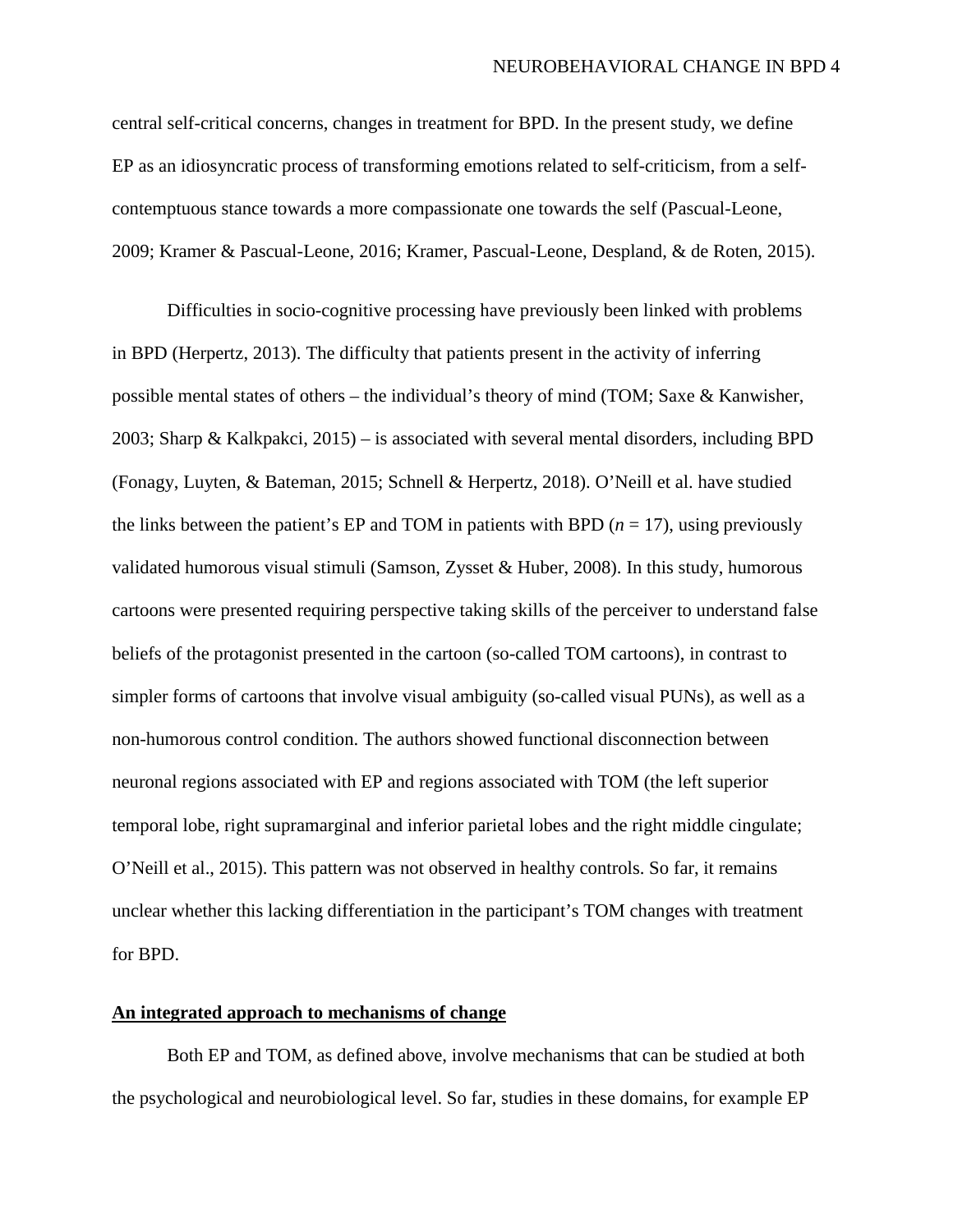across treatment for BPD, have taken into account one or the other perspective (e.g., Berthoud, Pascual-Leone, Caspar, Tissot, Keller, Rohde et al., 2017; Goodman, Carpenter, Tang, Goldstein, Avedon, Fernandez et al., 2014; Kramer, Keller, Caspar, de Roten, Despland, & Kolly, 2017; Perez, Vago, Pan, Root, Tuescher, Fuchs et al., 2016, Schmitt et al., 2016; Schnell & Herpertz, 2007). Despite significant advances, we still lack deeper understanding about the link between the patient's idiographic experience observed in psychotherapy and the objective assessment of neural correlates of change.

A recent study has demonstrated that the use of individualized stimuli for patients with BPD shows stronger effects on emotional arousal related with sadness and other emotions, compared to standardized stimuli (Kuo, Neacsiu, Fitzpatrick, & MacDonald, 2014). Consistently, individualized stimuli based on the patient's difficult memories were used in a recent fMRI study on suicide-attempters with BPD  $(n = 60)$ : patients with a suicide attempt showed decreased neural activations in the precuneus and the pre-frontal cortex, associated with lack of cognitive distancing (i.e., the patient being subjectively "overwhelmed" by emotions, Silvers, 2016); this effect was not found in patients without suicide attempt.

As such, we assume that symptom change in BPD is the result of a complex interplay between central process characteristics in the brain as measured from a neurobehavioral perspective (Kramer, 2017). The present pilot study uses a novel integrative methodology to assess two mechanisms of change in treatments of patients with BPD: (1) change in EP, (2) change in TOM, as they may be observed in a brief psychiatric treatment for BPD.

#### **Brief integrative treatment for borderline personality disorder**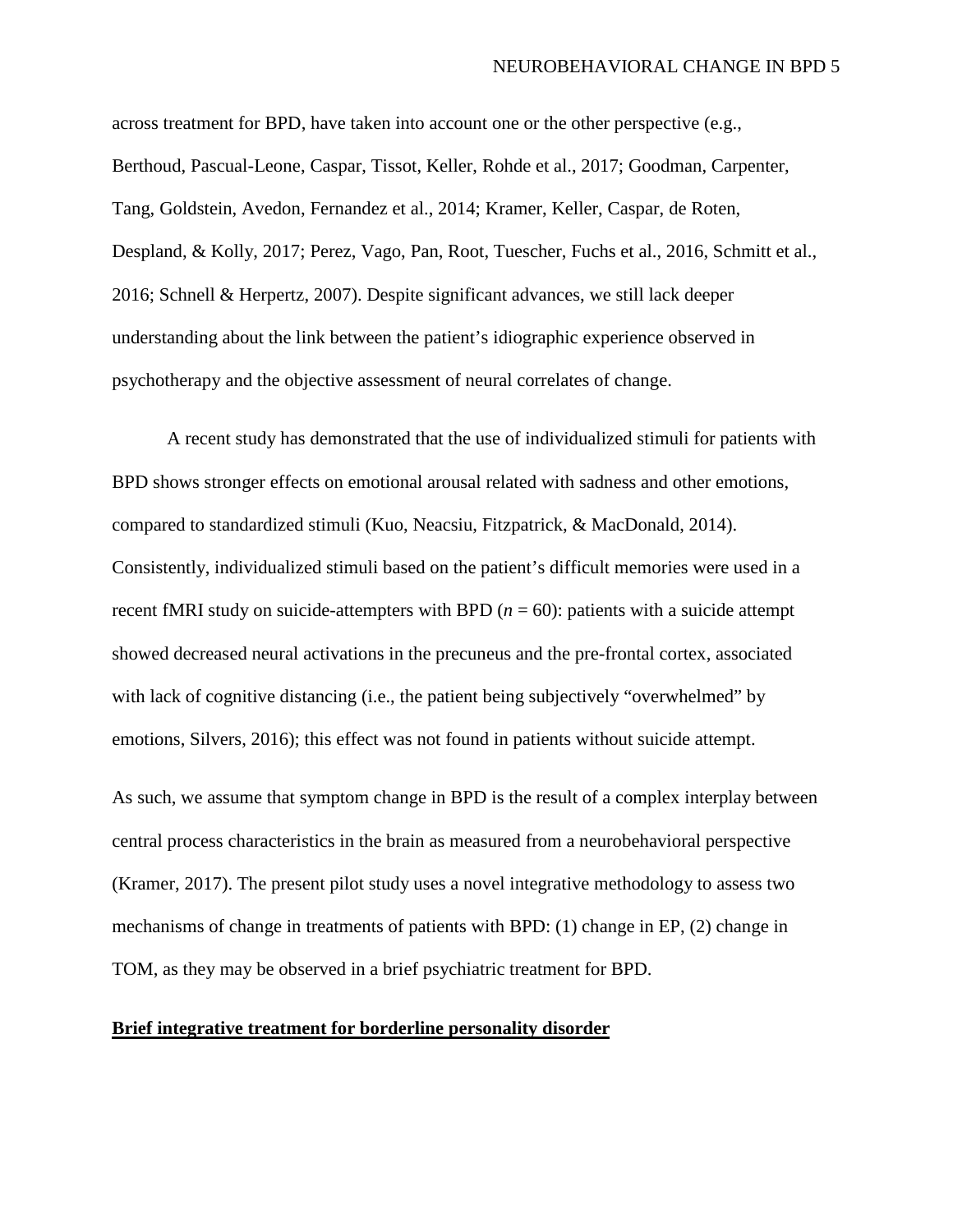In order to optimize interventions for as many patients with BPD as possible, Gunderson (2016) and Choi-Kain, Albert and Gunderson (2016; see also Chanen, Berk, and Thompson, 2016, and Paris, 2015) suggested a stepped care approach. As first-line treatment, a brief psychiatric intervention might be used implying minimal – "good enough" – training for therapists, in order to prepare the patient for a specialized – "stepped-up" – psychotherapeutic treatment. General Psychiatric Management was developed as comparison condition in the trial by McMain, Links, Gnam, Guimond, Cardish, Korman and Streiner (2009) and showed comparable outcomes with Dialectical-Behavior Therapy. As a BPD-specific psychiatric intervention, it targets the core of its psychopathology: we assume that aspects of emotional processing (EP) and theory of mind (TOM) processing are expected to ameliorate under treatment. There is still insufficient understanding of the effectiveness and the initial mechanisms of change in such brief psychiatric treatments.

The present pilot study hypothesizes that a brief psychiatric treatment (10-sessions) is partly effective and produces initial changes in two main areas of psychobiological difficulties associated with BPD: EP and TOM. These changes should relate with initial symptom change. Specifically, we hypothesize, that, firstly, a 10-session BPD-specific psychiatric treatment produces initial symptom reduction in BPD. Secondly, treatment presents with pre-post change in EP and TOM. Thirdly, we assume that changes in EP and TOM are associated with treatment response.

#### **METHODS**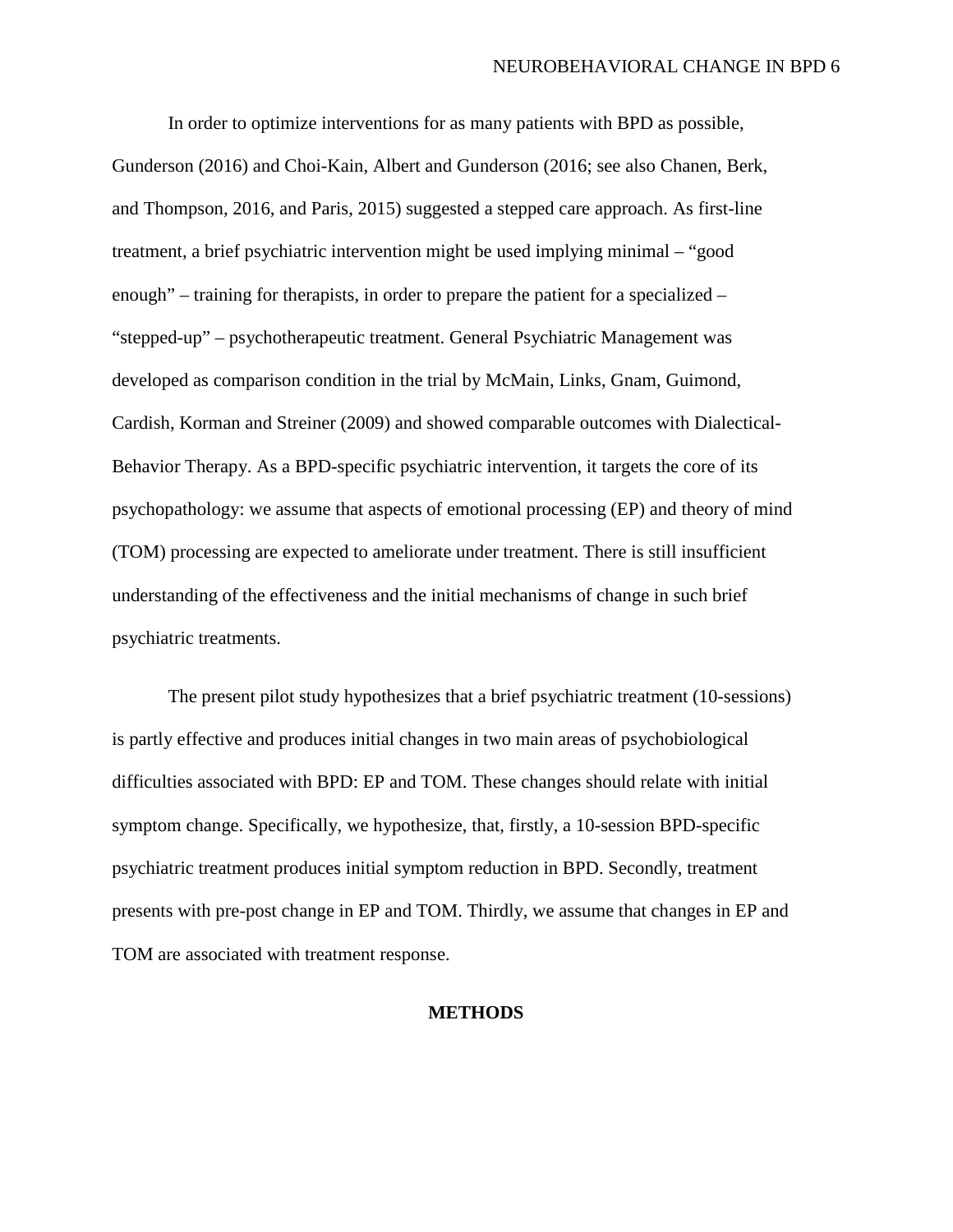#### **Participants**

For the present pre-post pilot study, a total of  $N = 8$  female patients with Borderline Personality Disorder (BPD) were included. They were assessed by trained clinicians using the SCID-II (First et al., 2004). They had a mean age of 23.1 ( $SD = 2.6$ ) and presented with, on average 6.4 DSM-5 criteria of BPD. They were non-medicated during the 10-session treatment and were all right-handed. Patients with neurological disorders, bipolar disorder I and schizophrenia were excluded from the study. All patients accepted that their data be used for research and the trial was approved by the competent institutional ethics board (125/15).

Four board-certified therapists treated all patients included in the current study with two patients per therapist. The therapists were three medical doctors and one psychologist with, on average, 4 years of experience in psychiatry. Each therapist treated two patients. They all had prior training in Good Psychiatric Management (GPM), according to the guidelines described by Keuroghlian, Palmer, Choi-Kain, Borba, Links and Gunderson (2015).

All patients underwent a brief intervention of 10 sessions over 3 months. The treatment followed a manual (Kolly, Kramer, Herrera, Follonier, Maksutaj, Schopfer et al., 2010) which was adapted from the Good Psychiatric Management (GPM; Gunderson & Links, 2014). GPM has shown in earlier studies to be an effective generalist treatment, both for the long-term treatment (McMain, Links, Gnam, Guimond, Cardish, Korman et al., 2009) and in the short-term treatment within a stepped-care approach (Kramer, Kolly, Berthoud, Keller, Preisig, Caspar et al., 2014; Kramer, Stulz, Berthoud, Caspar, Marquet, Kolly et al., 2017). The treatment encompassed the establishment of a psychiatric diagnosis, the development of a treatment focus and discussion of major symptoms and interpersonally relevant situations. Adherence to treatment was assessed using a questionnaire developed by Gunderson (October 2016) which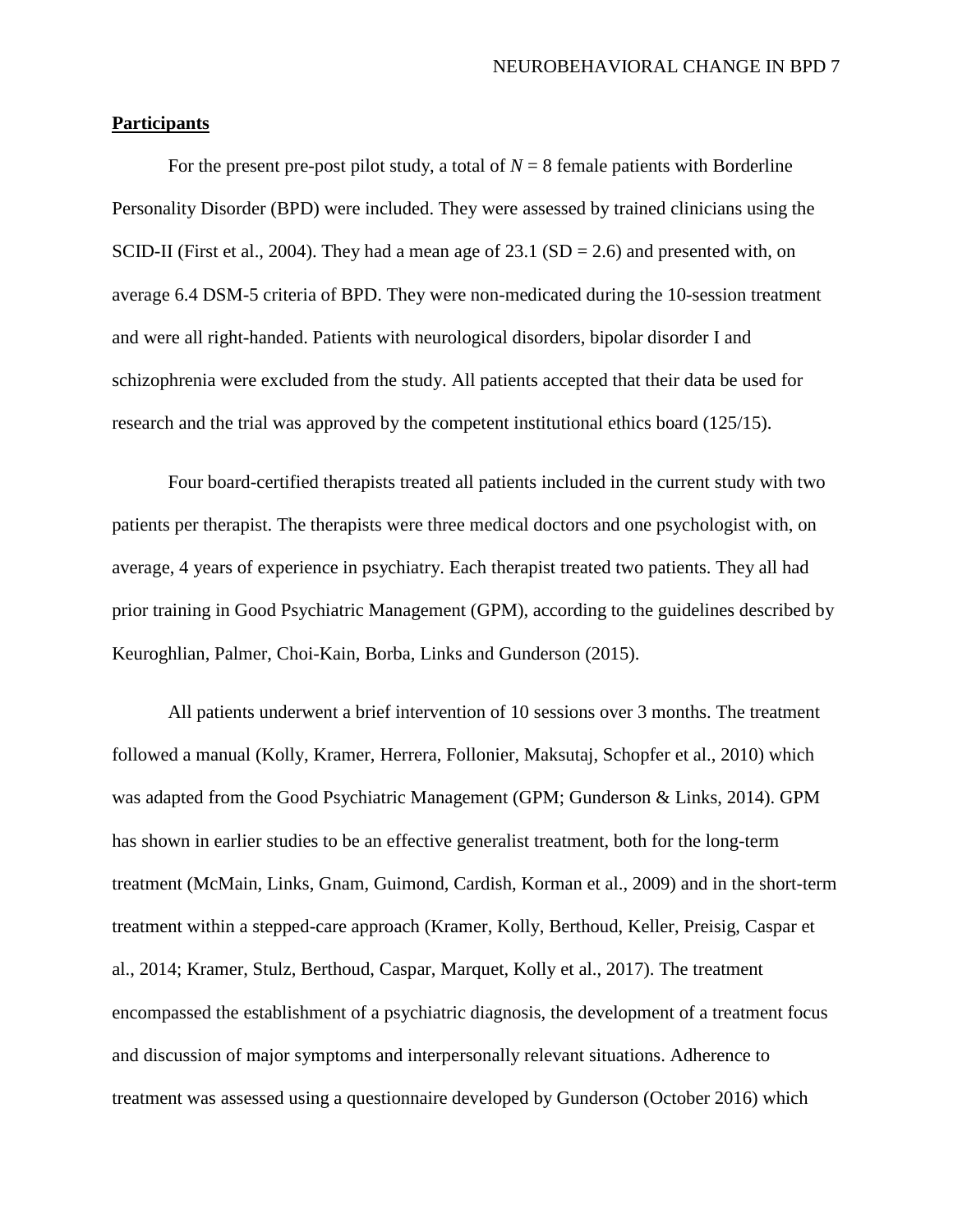was translated into French and given to the therapists after the delivery of the treatment (i.e., therapist self-assessment once per patient). All patients received further treatment after the end of the 10-session initial treatment.

#### **Measures**

Assessments took place before and after the brief treatment (Zanarini, Stanley, Black, Markowitz, Goodman, Pilkonis et al., 2010). Different, but matched, stimuli were used for both time points in the fMRI, in order to avoid habituation effects (Koenigsberg, 2016). Patients were tested in the same point of the menstrual cycle. The first experimental task measuring EP used in this study encompasses a (1) behavioral-process assessment component and (2) a neuroimaging assessment component, planned 1 week apart for both assessment points (see Figure 1). The humor task (measuring change in TOM) was a fMRI task only.

*Emotional processing (EP).* EP related to the patient's self-criticism is assessed using the self-criticism task (Doerig, Schlumpf, Spinelli, Späti, Brakowski, Quednow et al., 2013 and Hooley, Siegle, & Gruber, 2012). This task involves two main steps, a psychological assessment and neurobiological assessment; they were one week apart.

(1) Conduct of a two-chair dialogue on self-criticism, an individualized emotionarousing procedure (Whelton & Greenberg, 2005; Greenberg, 2002; Kramer & Pascual-Leone, 2016) with the aim of extracting 20 individualized self-critical words for each patient at each assessment point. The "two-chair" dialogue involved three sub-steps and three moments of manipulation checks (see Figure 1; Self-Assessment Manikin; SAM; Bradley & Lang, 1994, and Self-Esteem; SSES; Heatherton & Polivy, 1991). For the first sub-step, the patient is invited to imagine a personal situation of failure of this life, as vividly as possible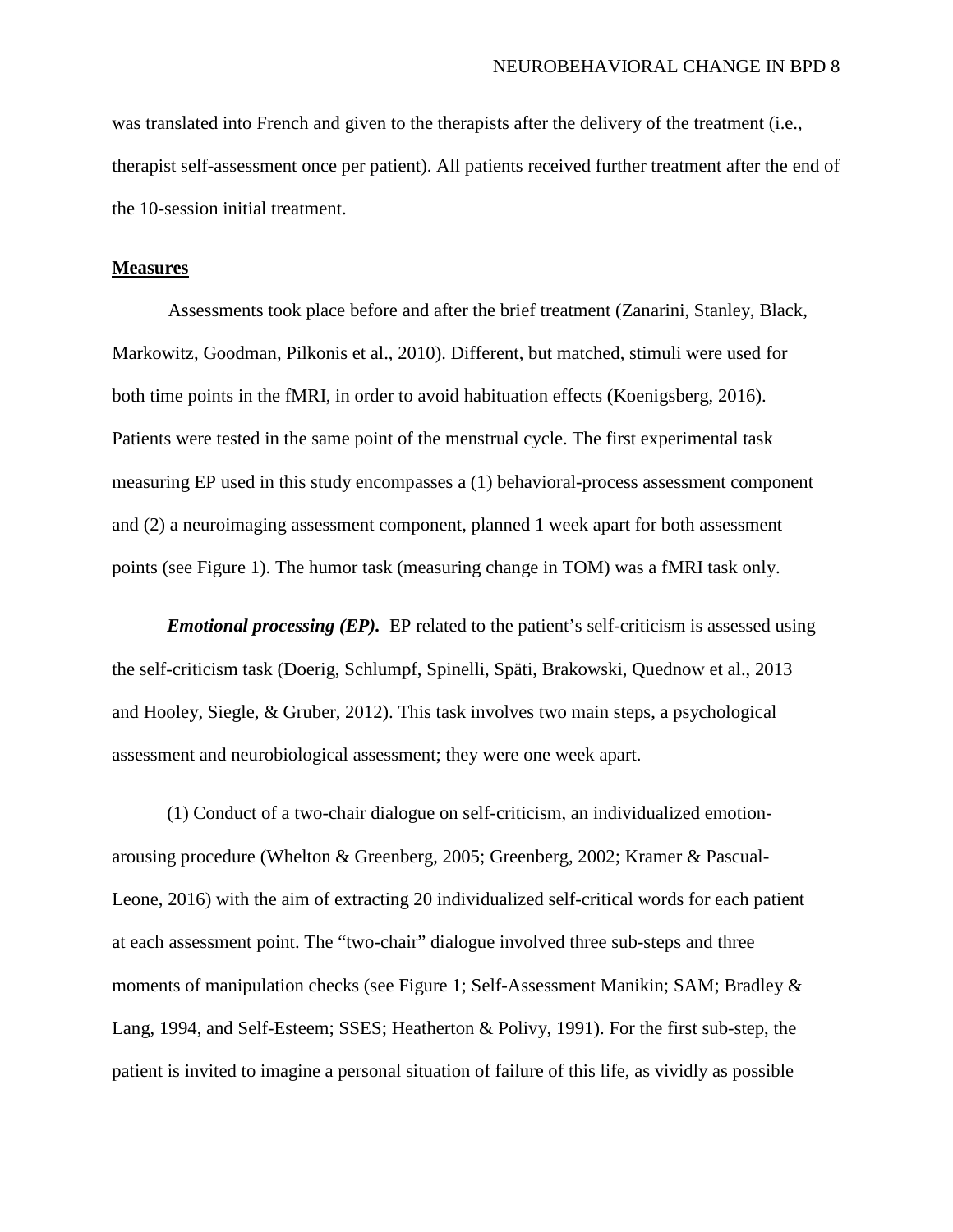(without reporting verbally). The second sub-step involves the patient adopting the stance of the inner self-critical voice and express self-criticism (from a different chair, the "self-critical" one), addressed to the self, as imagined on the initial chair (Whelton & Greenberg, 2005; Greenberg, 2002). The third sub-step involved for the patient (and back again on the initial chair) describes her current emotional reaction to the self-criticism (for a complete description of the two-chair dialogue used in research, see Kramer and Pascual-Leone (2016). This assessment lasted 30 minutes and was conducted pre- and post-therapy.

(2) fMRI during emotional reaction related to the individualized self-critical words (*n*  $= 20$  from step 1, sub-step 2 above), in comparison with sets of standardized negative emotional words (*n* = 20; Kherif, Josse, & Price, 2011), standardized neutral words (*n* = 20) and non-words (symbols;  $n = 20$ ). The words are presented in the Cogent software developed by the Cogent 2000 team at the FIL and the ICN and Cogent Graphics developed by John Romaya at the LON at the Wellcome Trust Centre for Neuroimaging, UCL, UK. The participants received the following instruction: "Read the word and pay attention to what it evokes in you." Stimuli are presented during 2 seconds to the participant, then 1.5 seconds of assessment (one item from SAM measuring arousal), then 4-8 seconds of inter trial interval (ITI, jittered). This task was empirically pre-tested. This pre-test was successful: for  $n = 5$ healthy controls, we showed for the individualized words higher subjective arousal levels (on the SAM: Mean  $= 5.50$  (SD  $= 1.03$ )) than for the standardized neutral words (on the SAM: Mean = 1.04 (SD = 0.03); standardized negative words on the SAM: Mean =  $4.28(SD =$ 1.90)), along with differentiated functional activations (at  $p < .05$  uncorrected). This task lasted 14 minutes in the scanner and was conducted pre-and post-therapy.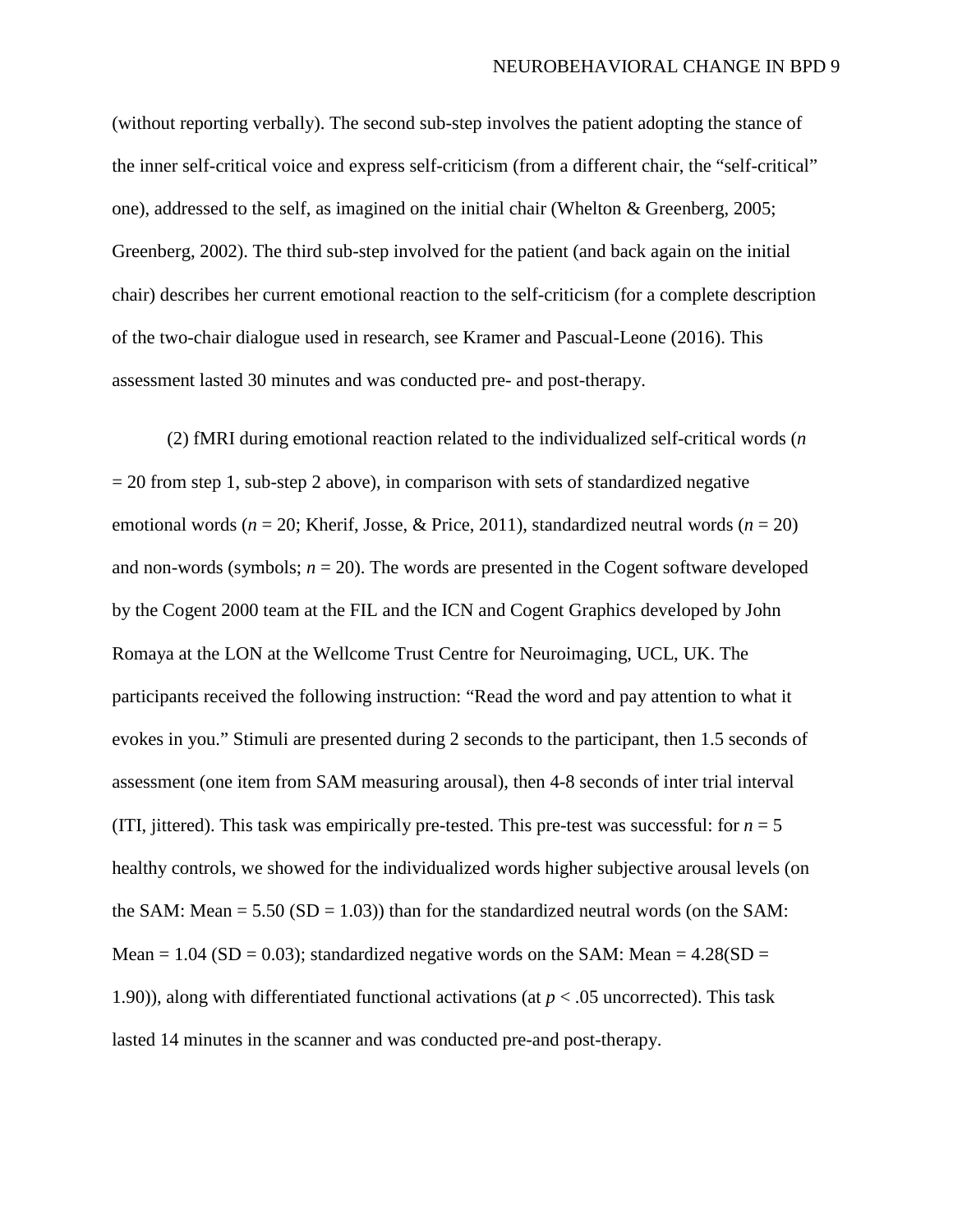*Theory of Mind (TOM)***.** This fMRI task involves processing and understanding of humorous stimuli ("cartoons"; Samson, Zysset, & Huber, 2008; Samson, Hempelmann, Huber, & Zysset, 2009); this task has previously been used in individuals with BPD (O'Neill et al., 2015). It involves three categories of stimuli: (1) TOM: visual jokes requiring attributing false mental states to the protagonists presented in the cartoons (30 stimuli), (2) PUN: visual puns, i.e., cartoons that are based on visual similarities, not requiring attributing false mental states (30 stimuli) and (3) a non-humorous control condition with incongruent visual information (30 stimuli, in total  $N = 90$ ). In this event-related design, each stimulus was presented for 6000 ms, with variable stimulus onset delays (on average 10 s). Under the stimulus was printed "understood" (the joke) vs "not understood" (the joke) and the participants were instructed to "Look at the cartoon and decide to what extent you understand the joke (punch line) contained in it". This task lasted 18 minutes in the scanner and was conducted pre- and post-therapy.

*Symptom change* is assessed using residual gains measured at discharge.

*Outcome Questionnaire – 45.2 (OQ-45).* This self-report questionnaire encompasses 45 items aiming at assessing results yielded from treatment (Lambert, Morton, Hatfield, Hamilton, Reid, Shimokowa, Christoperson, & Burlingame, 2004), including a global score and three subscale scores: symptomatic level, interpersonal relationships and social role. These items are assessed on a Likert-type scale ranging from 1 (never) to 4 (always); a total sum score and scores per sub-scale are computed. The scale has been translated and validated in French (Emond, Savard, Lalande, Boisvert, Boutin, & Simard, 2004). This questionnaire was given at intake and at discharge of treatment. Cronbach's alpha for the current sample was  $\alpha = .89$ .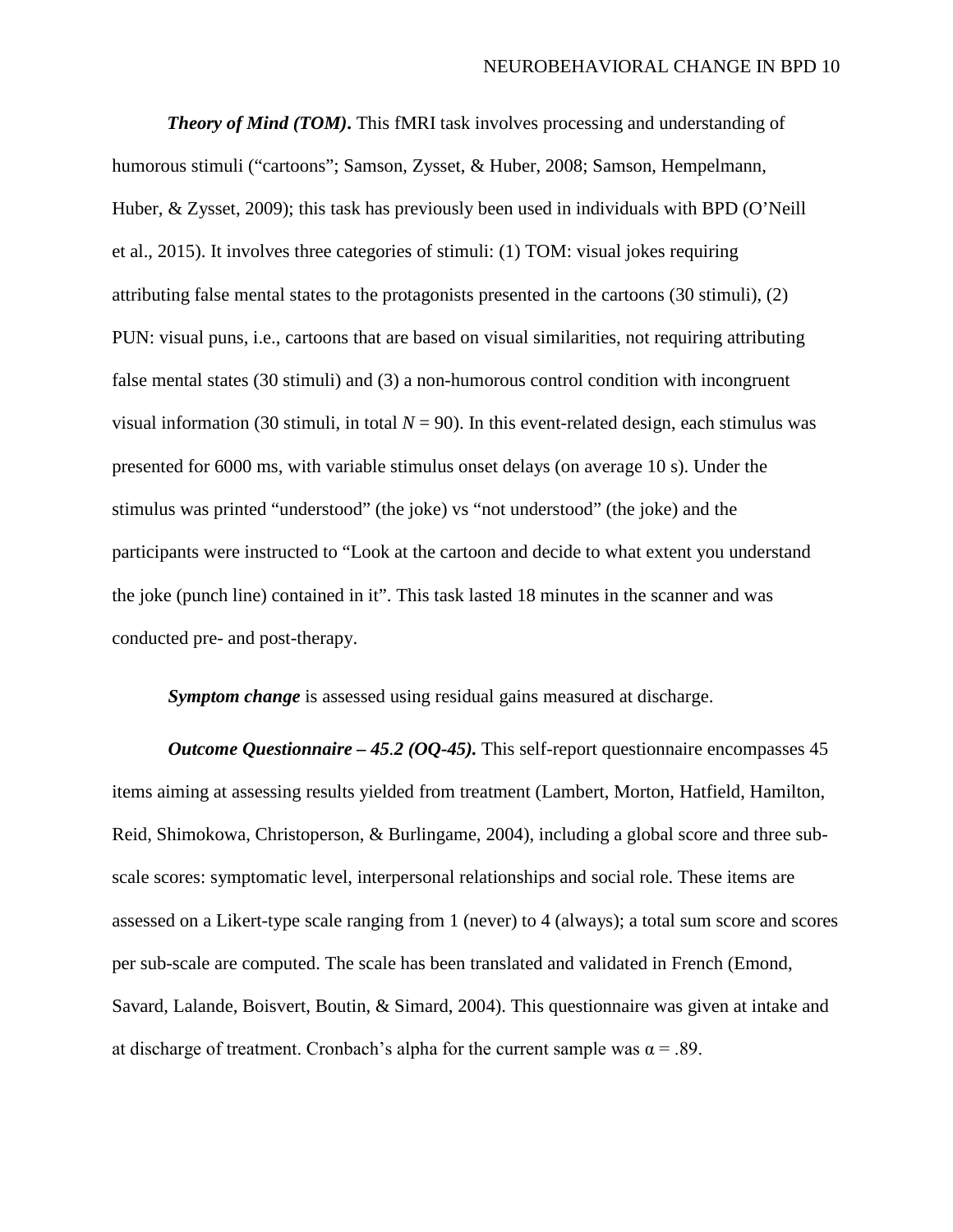*Borderline Symptom List (BSL-23).* This self-report questionnaire assesses specific borderline symptomatology using 23 items and it is a short version of the more extensive BSL-95 (Bohus, Limberger, Frank, Chapman, Kühler, & Stieglitz, 2007) for which excellent psychometric properties were reported. Similar results were found for the short version (Bohus, Kleindienst, Limberger, Stieglitz, Domsalla, Chapman, Steil, Philipsen, & Wolf, 2009). The items are assessed using a Likert-type scale ranging from 0 (absent) to 4 (clearly present); an overall mean score is computed. The French translation (Page, Kramer, & Berthoud, 2010) was approved by the authors of the scale. Cronbach's alpha for the current sample was  $\alpha = .90$ .

*Self-Assessment Manikin (SAM).* The SAM (Bradley & Lang, 1994) is a self-assessed questionnaire using a single item to measure the momentary level of arousal using a 9-point Likert scale, ranging, from "not excited at all" (1) to "very excited (9).. This scale is widely used in emotion research and has proven its validity and reliability (e.g., Bradley, Greenwald, Petry, & Lang, 1992).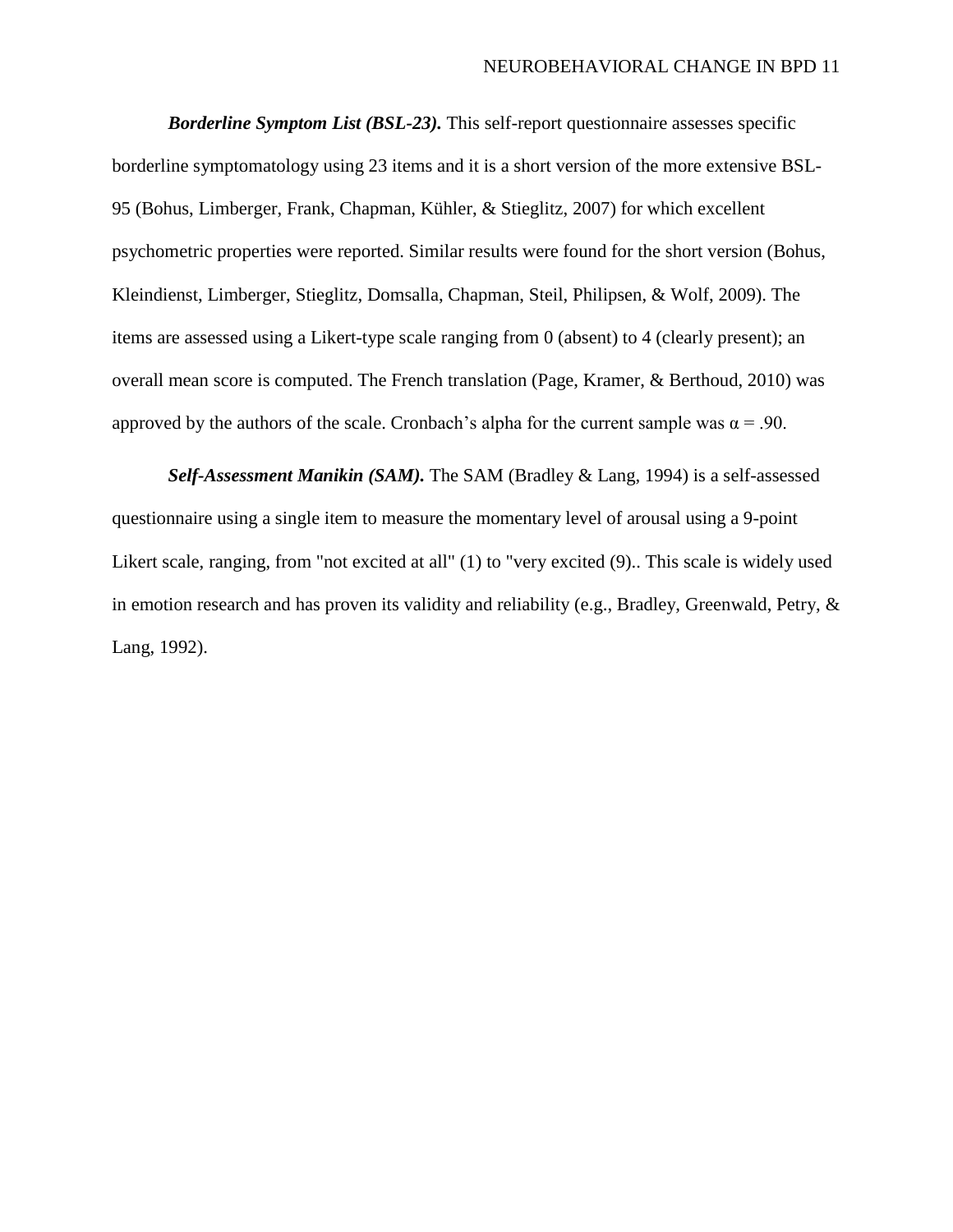*State Self-Esteem Scale (SSES).* The SSES (Heatherton & Polivy, 1991) is a self-report questionnaire encompassing 20 items. It assesses momentary self-esteem. A 5-point Likert scale was used. Validity of the scale, as well as its sensitivity to laboratory manipulations, was shown by Heatherton and Polivy (1991). An overall mean was computed. Cronbach alpha for the current sample was .81.

*Vividness of Visual Imagery (VVIQ).* The VVIQ (Marks, 1973) is a 16-item self-report questionnaire assessing the vividness of an imagery. A 5-point Likert scale, ranging from "not at all" (1) to "very vivid" (5) was used. The scale presented with a sufficient criterion-related and construct validity, as well as internal consistency (.88) and test-retest reliability (.74; McKelvie, 1995). An overall mean was used, in order to have a manipulation check. Cronbach alpha for this scale was .81.

#### **Procedure**

*Behavioral data analysis*. For the behavioral outcome, we conduct intent-to-treat and completer analyses where appropriate, using Paired Sample *t*-tests (hypothesis 1). Raw scores for outcome and both potential mechanisms of change (EP and TOM) will be used (hypothesis 2). In order to link mechanisms of change with outcome (hypothesis 3), we use Spearman rank correlations between the two change indexes (EP and TOM) and outcome. Statistical treatment package of SPSS.23 is used.

*MRI data acquisition*. Our neuroimaging experiments followed the wellestablished methodology of blood-oxygen-level-dependant (BOLD) imaging followed by standard data processing and statistical analysis in the framework of SPM12.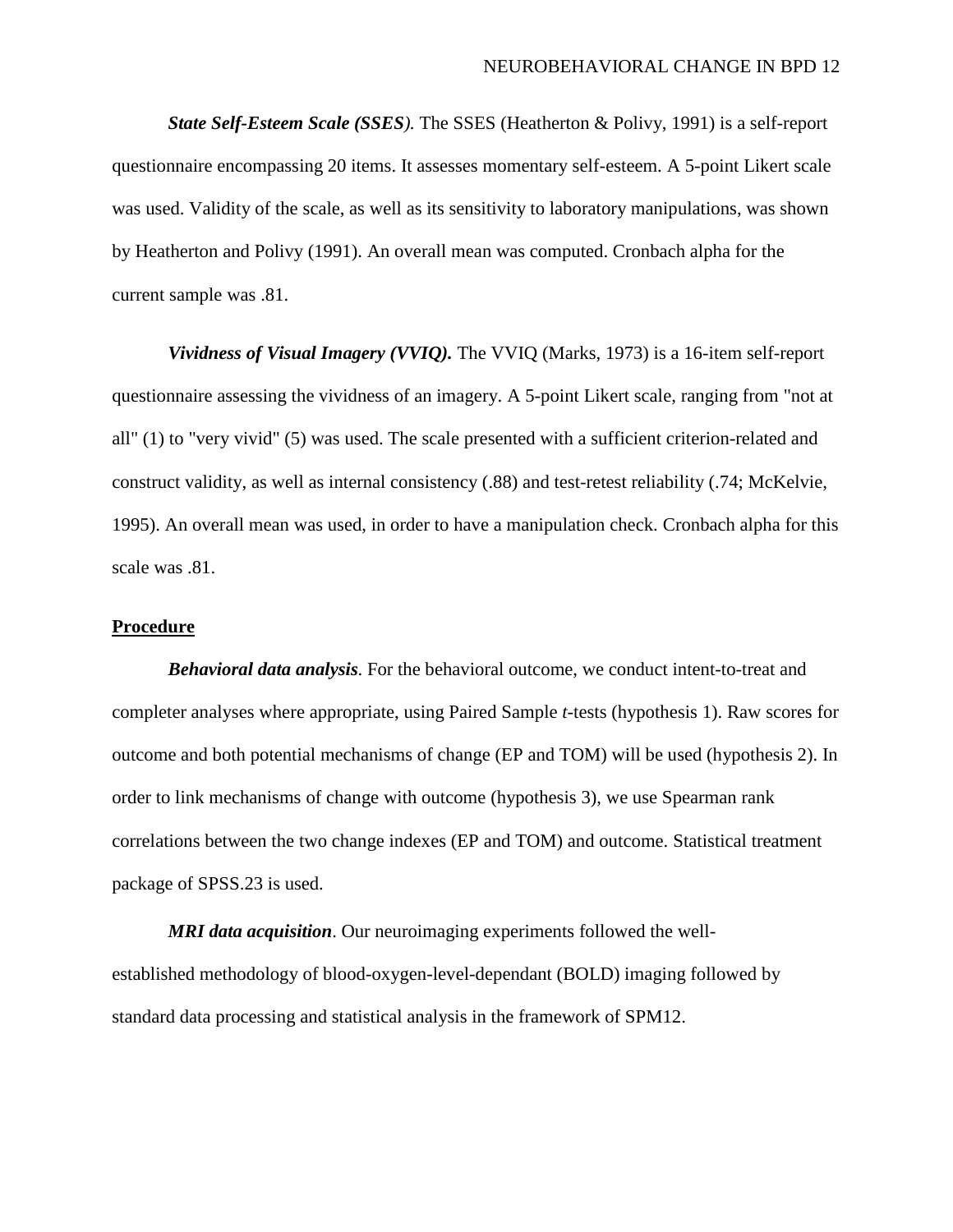The fMRI data was acquired on a Siemens Prisma 3T with a 64-channel head coil using a 2D EPI sequence. The acquisition parameters were as follows:  $3 \times 3 \times 3$  mm3: TE = 30 ms, slice  $TR = 66$  ms, 30 slices, flip angle =  $90^\circ$ . The structural MRI data consisted of T1-weighted MPRAGE images (TR = 2000 ms; TI = 920 ms;  $\alpha$  = 9°; BW = 250 Hz / pixel; readout in inferior-superior direction; FoV =  $256 \times 232$  mm; 176 slices) at 1 mm resolution.

*MRI data pre-processing.* All data pre-processing was performed using the freely available Statistical Parametric Mapping software (SPM12; Wellcome Trust Centre for Neuroimaging, http://www.fil.ion.ucl.ac.uk/spm/) running under Matlab 7.13 (The MathWorks, Inc., Natick, Massachusetts, United States). EPI images were realigned to the subject's average image across runs, corrected for spatial distortions using the SPM fieldmap tools (Hutton, 2002). The parameters of registration to standardized MNI space were calculated on the anatomical image and the default settings of the "unified segmentation" framework followed by the diffeomorphic registration algorithm DARTEL (Ashburner and Friston, 2005; Ashburner, 2007). The spatial registration parameters were then applied to the functional time-series co-registered to the corresponding individual's anatomical scan. Prior to statistical analysis, we applied a spatial smoothing with a Gaussian kernel of 8 mm full-width-at-half-maximum.

*Subject-level fMRI modelling*. All statistical analyses were performed using the default settings in SPM12. The statistical analysis at subject-specific level was performed using the General Linear Model (GLM) after convolving the event onsets with a canonical hemodynamic response function (Friston et al., 1994, 1995; Worsley and Friston, 1995). Both time-points were modeled as two separate sessions within the EP and the TOM design matrices.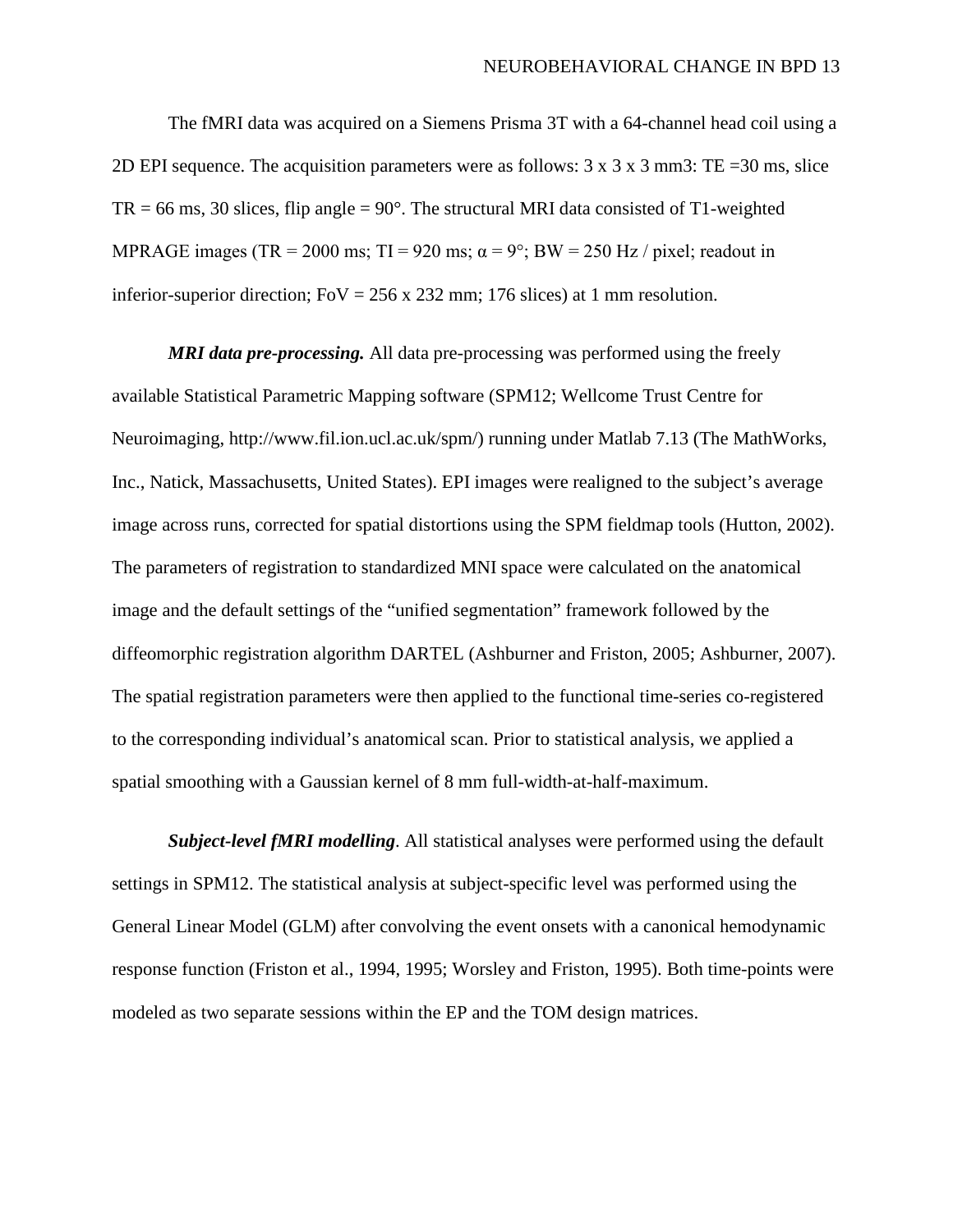For the EP task, we calculated at the subject level the interaction between WORDS (selfcritical or standard negative words) and TIME (time point 1 vs time point 2) using abstract graphic symbols as baseline. For the TOM task, the subject-level differential t-contrast tested the interaction between TOM, PUN and time point (the control stimuli were excluded from the data analysis).

*Group-level mass-univariate analysis*. For both tasks, we used a one-sample t-test along with the Oq and SAM changes associated with treatment as regressors for the group-level analyses. The differential contrasts at the group level tested the positive and negative correlation between the interaction built at the subject-specific level and BOLD signal changes.

Given the low statistical power with 16 observations over two time-points we set liberal statistical significance levels at  $p < 0.05$ , uncorrected for multiple comparisons across the whole brain volume.

#### **RESULTS**

#### **Behavioral assessment**

The manipulation checks of the self-critical task (i.e., the two-chair dialogue) were performed in all 16 behavioral assessments (two per patient) and yielded satisfying results. There was an intra-task increase in arousal  $(d = 0.36)$  and a decrease in state self-esteem  $(d = 0.33)$  at the second manipulation check (Assessment 2), compared with the first (baseline) manipulation check, whereas arousal and self-esteem levels at the third manipulation check were similar with regard to baseline (*d*'s between 0.17 and 0.26; see Table 1). However, this pattern was not found for the behavioral post-treatment assessment where all *d*'s were smaller than 0.11. Therefore, we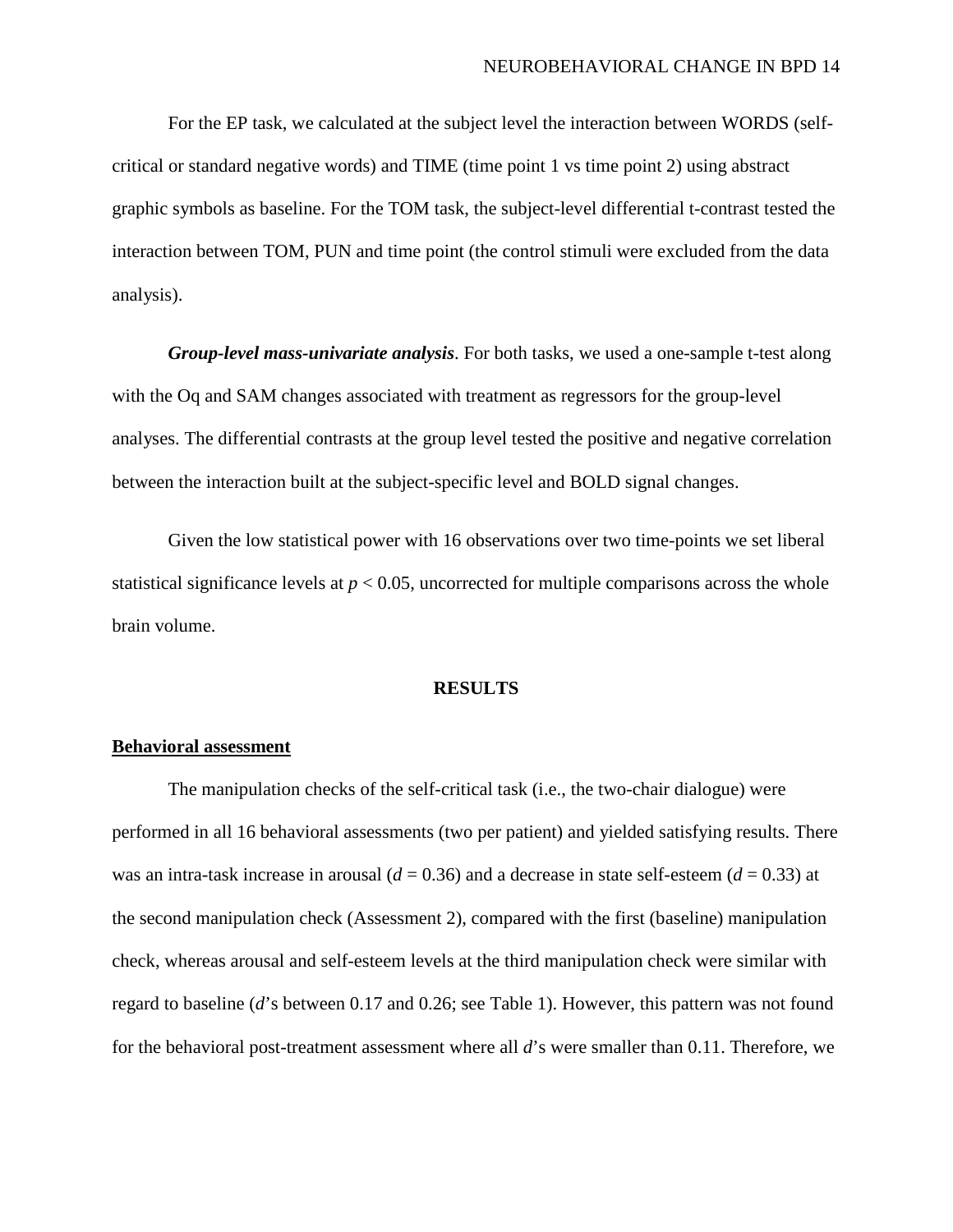can assume that the two-chair dialogue increased the arousal level in the predicted manner in the initial assessment only (Kramer & Pascual-Leone, 2016; Whelton & Greenberg, 2005).

Manipulation checks related to arousal and state self-esteem were also taken pre- and post-fMRI assessment (see Table 2). For pre-therapy, arousal decreased over the time of the scanner session ( $d = 0.60$ ), but self-esteem remained stable ( $d = 0.21$ ). For post-therapy, arousal increased ( $d = 0.36$ ), but self-esteem remained stable ( $d = 0.22$ ).

Treatment integrity was satisfying to good, with a mean of 68% of correct responses on the therapist adherence scale for Good Psychiatric Management (68/100 questions). No patient abandoned treatment, nor stopped the neuro-behavioral assessments. Therefore, all patients may be considered as completers in the present pilot trial.

#### **Treatment Outcome**

Pre-post changes were tested for the  $N = 8$  patients and yielded a consistent picture: all patients presented initial symptom reduction on all symptom measures over the 10-session treatment. Given the small sample size, it is not possible to know whether this reduction represents a significant change. Therefore, we report pre-post effect sizes in all cases. For t what the self-reported borderline symptoms (using the BSL-23), there was a trend in the reduction of symptoms  $(t(7) = 1.94; p = .09; d = 0.51)$ . For the general problem and distress (using the OQ-45), a small, but non-significant decrease was found  $(t(7) = 1.87; p = .10; d = 0.42)$ .

#### **Changes in emotional arousal and self-esteem over the course of treatment**

When comparing peak arousal and problems in self-esteem (at assessment 2 in the behavioral component) between pre-therapy and post-treatment, we found the following picture: Arousal decreased after the imagination of the personal failure at post-treatment, compared to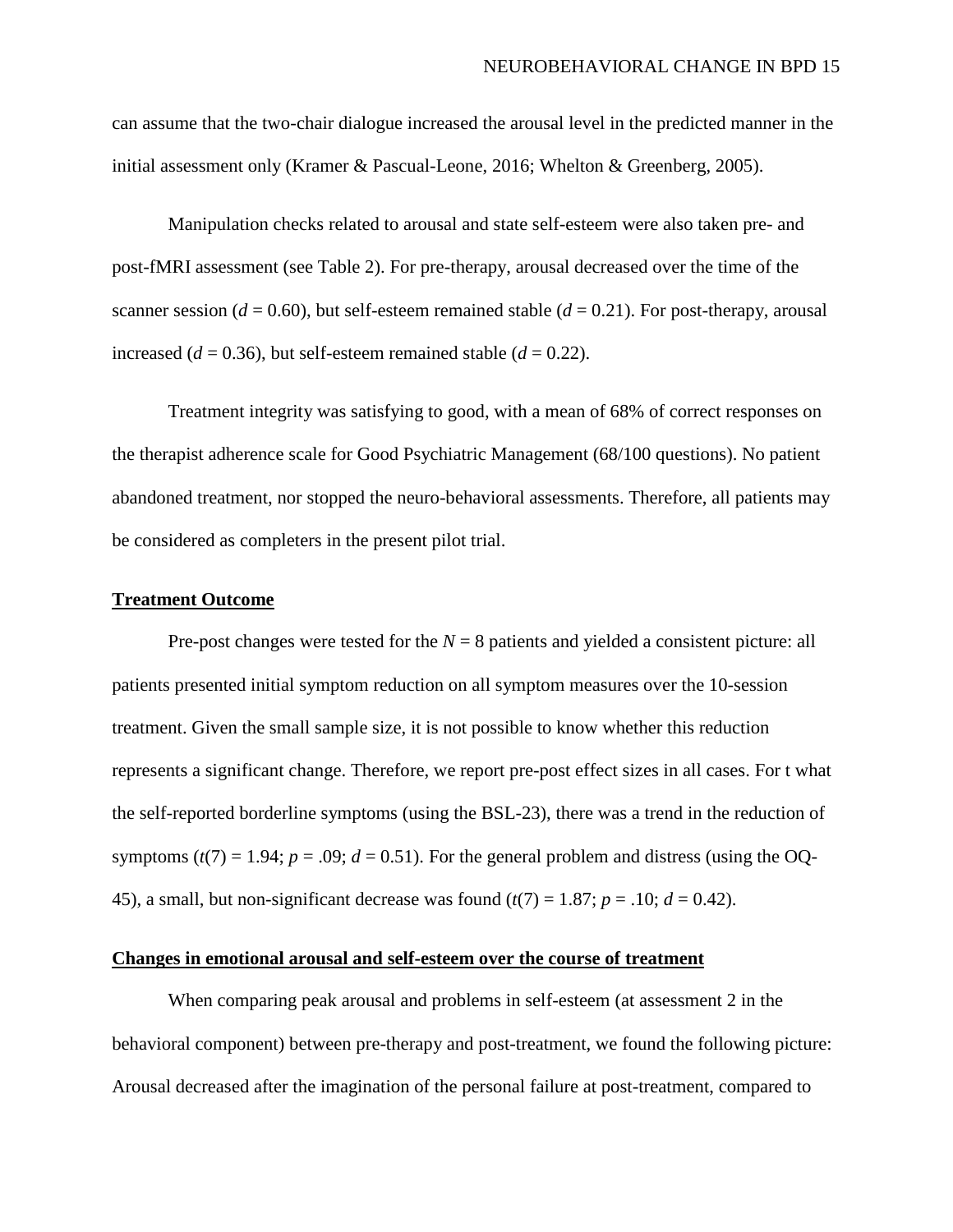pre-treatment, with a large effect size, but non-significance in the statistical comparison  $(t(7)$  = 1.43,  $p = .19$ ;  $d = 0.80$ ), along with an trend increase in state self-esteem, with a medium effect size  $(t(7) = 2.18, p = .06; d = 0.53)$ . Even though the tests were not statistically significant, the effect sizes ranged in the medium to large range for emotional change over the course of treatment and may therefore be interpreted with caution.

#### **fMRI assessments**

In the EP task we observed greater amount of neural activity change over time associated with the individualized self-critical words compared to standardized negative words in the associative putamen bilaterally, the left temporo-parietal junction and the left middle frontal gyrus (see Figure 2). There was a negative correlation between the neural activity changes and the OQ change over time in the inferior frontal gyrus bilaterally, the left temporo-parietal junction, the left superior parietal lobule and the left postcentral gyrus (see Figure 3). We demonstrate a positive correlation between SAM changes and the neural activity alterations over time involving the precuneus (see Figure 3).

In the TOM task we observed changes in neural activity associated with a cross-over interaction between TOM and PUN-related responses implicating the medio-dorsal nucleus of the thalamus, and the dorsolateral prefrontal cortex bilaterally where the trend was for TOMassociated increases and PUN-related decreases towards the end of the treatment (see Figure 4). The opposite pattern over time was related to neural activity changes affecting the orbito-frontal cortex, the anterior cingulate and the ventral striatum bilaterally.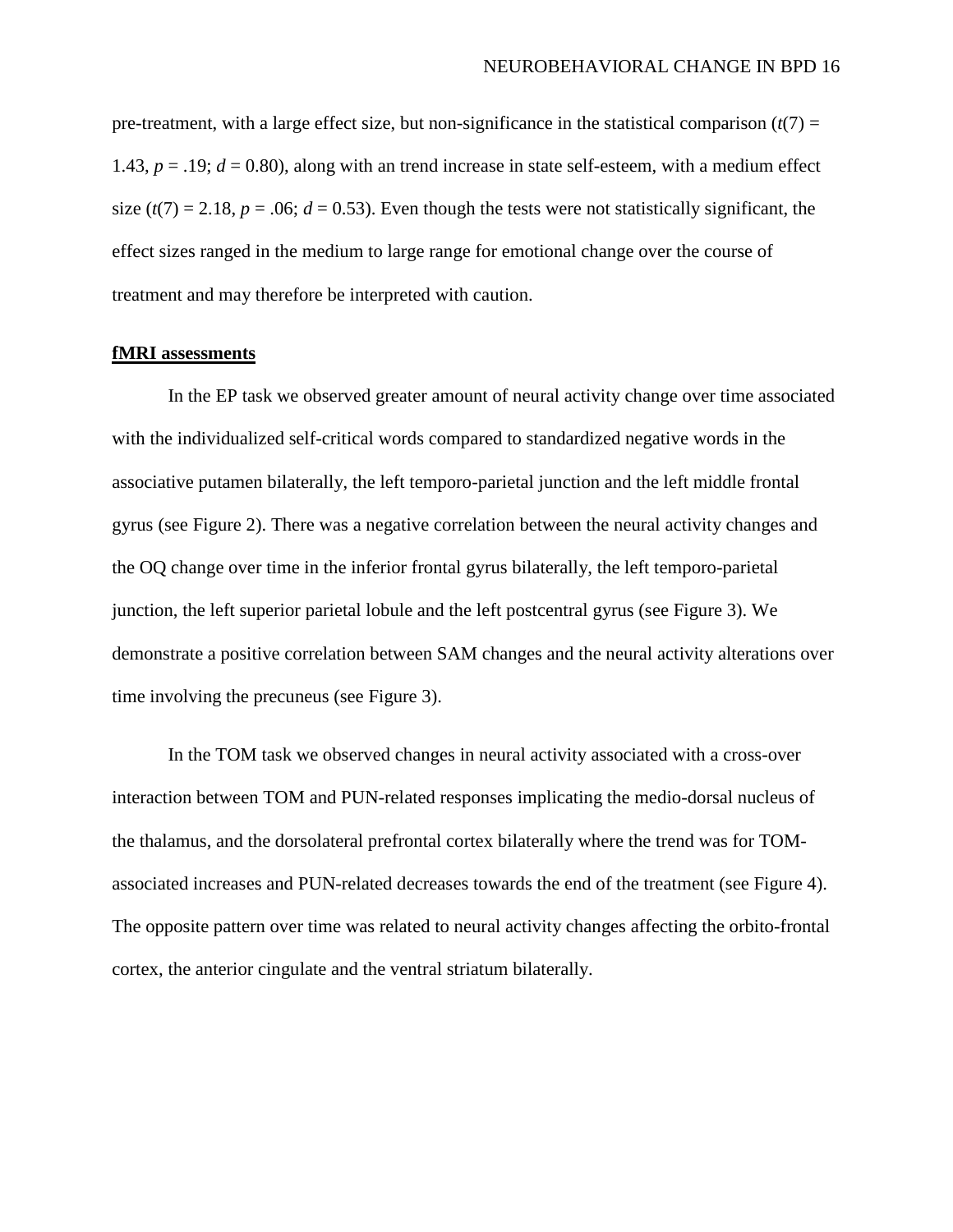#### **Linking neurobehavioral mechanisms to outcome**

Using Spearman rank correlations, change in arousal in the behavioral task (assessment 2) was linked with change on the self-reported outcomes: BSL (rho = .28) and on the OQ-45 (rho = .37), whereas change in self-esteem in the behavioral task (assessment 2) was not linked with change on the self-reported outcomes BSL (rho  $= .05$ ), but was linked with change on the OQ-45 (rho = .54). Interestingly, no significant correlation was found between the clinicianobserved change in symptoms and change in arousal (rho =  $.01$ ) and change in self-esteem (rho = .13).

When introducing treatment outcome (OQ-change) and pre-post decrease in arousal (SAM-change) as regressors in the statistical analyses on level 1 of the neural activity, OQchange was not significant, but SAM-change was. For the EP, change in the peak arousal (SAM) from the behavioral assessment correlated significantly with the bilateral activation in the precuneus at post-treatment (see Figure 3). For the TOM task, pre-post change in the peak arousal (measured on the SAM) from the behavioral assessment correlated significant with the activation in the left amygdala at post-treatment (see Figure 5).

#### **DISCUSSION**

The present exploratory study examined a central question for psychotherapy research in borderline personality disorder: Do emotional and socio-cognitive functions change over the course of a brief treatment and are these changes related with symptom change? This study is the first to use an integrated measurement approach taking into account the individual's experience (Pascual-Leone et al., 2016), to assess emotional processing (EP), in addition to theory of mind (TOM), in a fMRI environment.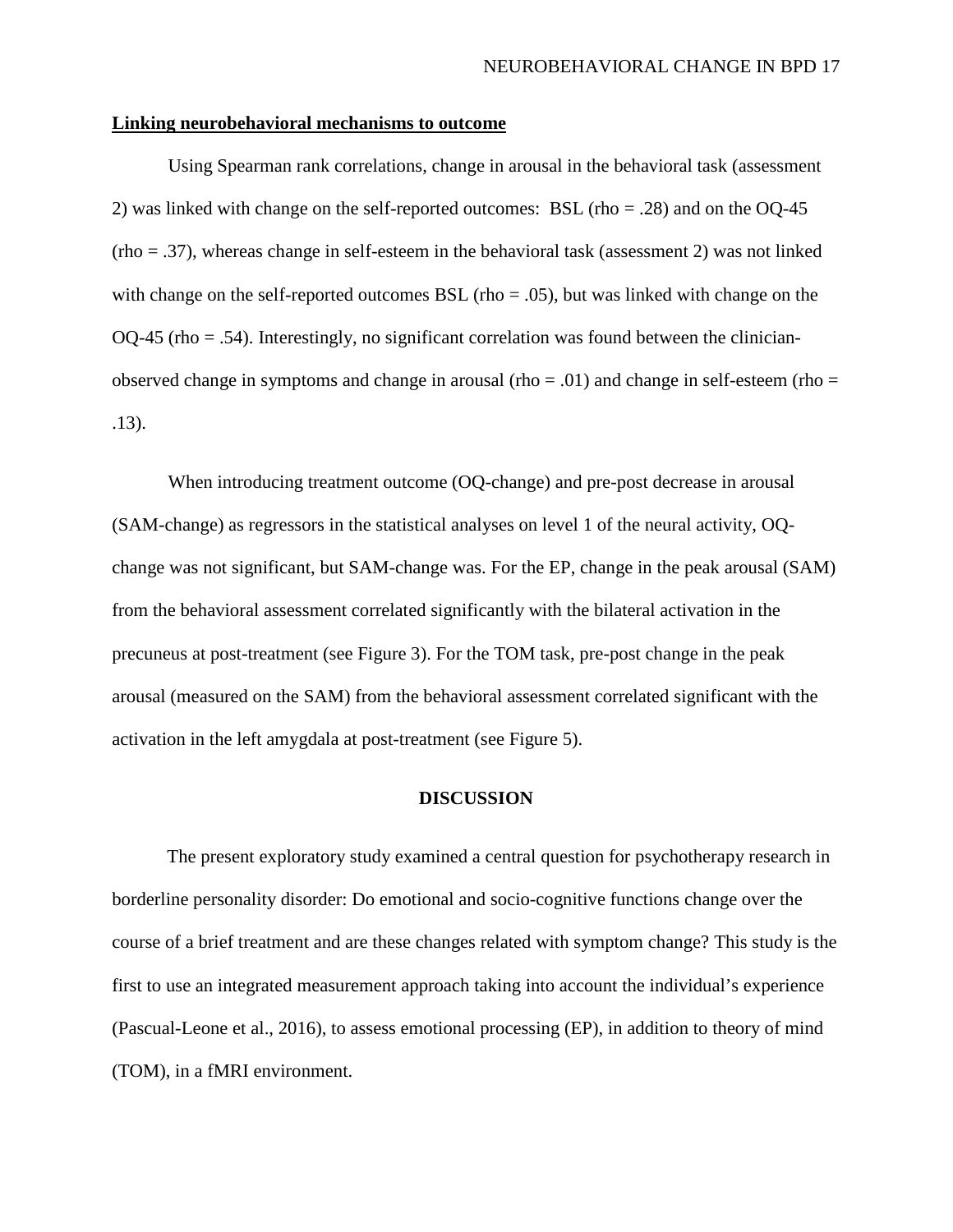This pilot study was able to confirm the feasibility of such integrated – neurobehavioral – assessments in psychotherapy research, confirmed the pre-post effectiveness for symptom reduction of a brief treatment based on the Good Psychiatric Management (GPM, Gunderson & Links, 2014) model and demonstrated acceptable treatment integrity. In addition, all manipulation checks performed on the behavioral tasks corresponded to the effects intended by the assessments (see also Kramer & Pascual-Leone, 2016).

This pilot study had four central preliminary findings which should be tested in larger samples. Firstly, between the beginning and the end of the brief treatment, the patients with BPD experienced a large subjective decrease in arousal, when responding to their own idiographic contents. Pre-post treatment decrease in arousal was associated with symptom reduction, whereas the arousal peaked at both assessment points right after the imagery task in the behavioral assessment of emotional processing (sub-step 1 of the self-criticism task). This result is consistent with an earlier study using a similar assessment procedure (i.e., a two-chair dialogue for emotion-focused therapy; Kramer and Pascual-Leone (2016). This pattern – withinassessment increase in arousal and between-assessments decrease in arousal – has already been observed in research on emotional processing, using a repeated expressive writing paradigm for traumatic memories (Pascual-Leone et al., 2016). Such a "zigzag" pattern might represent the natural productive oscillation of arousal when individuals work through their idiographic core issues. In fact, it seems that such fluctuations have been overlooked in designs focusing more on the cognitive contents of the tasks (Longe et al., 2012). Our process perspective on arousal has the potential to help describe the more central phenomenon of emotional change.

Secondly, emotional processing seems to change over the course of brief psychiatric treatment. When exposed to their own self-critical words, neuronal regions associated with the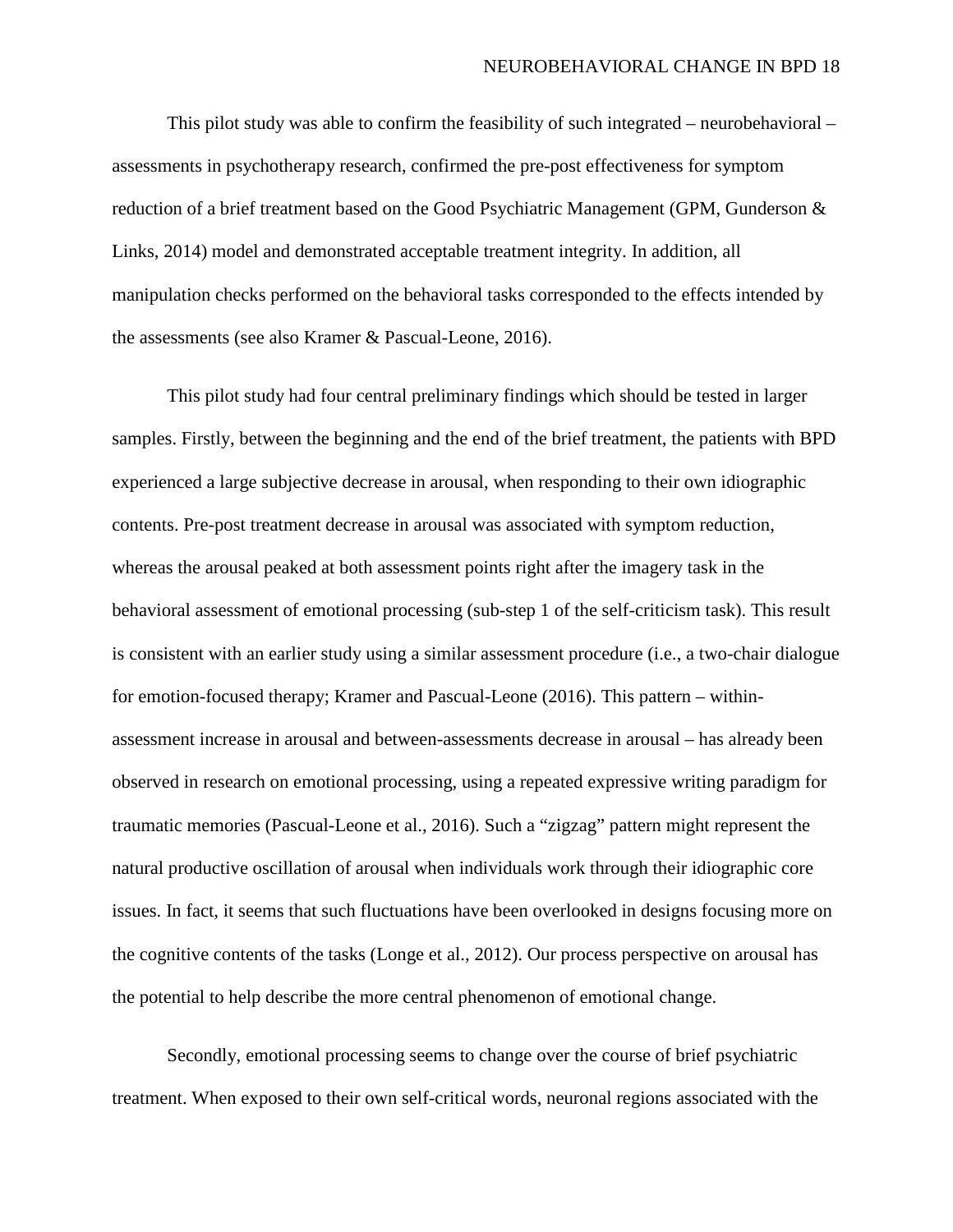treatment of complex task of representation (i.e., associative putamen; Rodriguez-Oroz, Jahanshani, Krack, Litvan, Macias, Bezard, & Obeso, 2009) – are increasingly recruited. It seems particularly interesting that the change in patient's subjective arousal is associated with the neuronal activity in the bilateral precuneus (Cavanna, & Trimble, 2006; Kjaer, Nowak, Lou, 2002), when facing their own self-critical words. These structures are known for the treatment of reflective self-awareness and the development of consciousness. Self-awareness may have several sources (i.e, cognitive, affective, sensorial), however, the design of the present study may suggest that patients most likely use an emotional self-awareness, integrating afferent information from the bodily felt sense related to the reaction to the self-critical words, towards an emergent representation directly from affective information (Kramer & Pascual-Leone, 2018).

Thirdly, the present study showed change in the theory of mind network after a brief psychiatric treatment. This change was observed in the neuronal regions associated with treatment of complex information, resistance to change in beliefs (i.e., the dorsolateral prefrontal cortex; Kaplan, Gimbel, & Harris, 2016) and the theory of mind (i.e., the orbitofrontal cortex, the nodal part of the medio-dorsal thalamus; Mier, Lis, Esslinger, Sauer, Hagenhoff, Ulferts, Gallhofer, & Kirsch, 2013; Mitchell, Chakraborty, 2013; Singer et al., 2009). Some of these regions are particularly affected in socio-cognitive tasks in patients with BPD (Mier et al., 2013; Schmahl et al., 2014; Schnell & Herpertz, 2018). Most interestingly, change in the subjective arousal related to the behavioral assessment was linked with neural activity in the left amygdala, when the patients are exposed to theory of mind stimuli after treatment. Emotional relevance might actually be a central piece in the mind's processing of theory of mind stimuli which may be reflected in this preliminary result. Alternatively, we may also hypothesize that the emotion regulation (recruiting structures like the amygdala) and the theory of mind networks are starting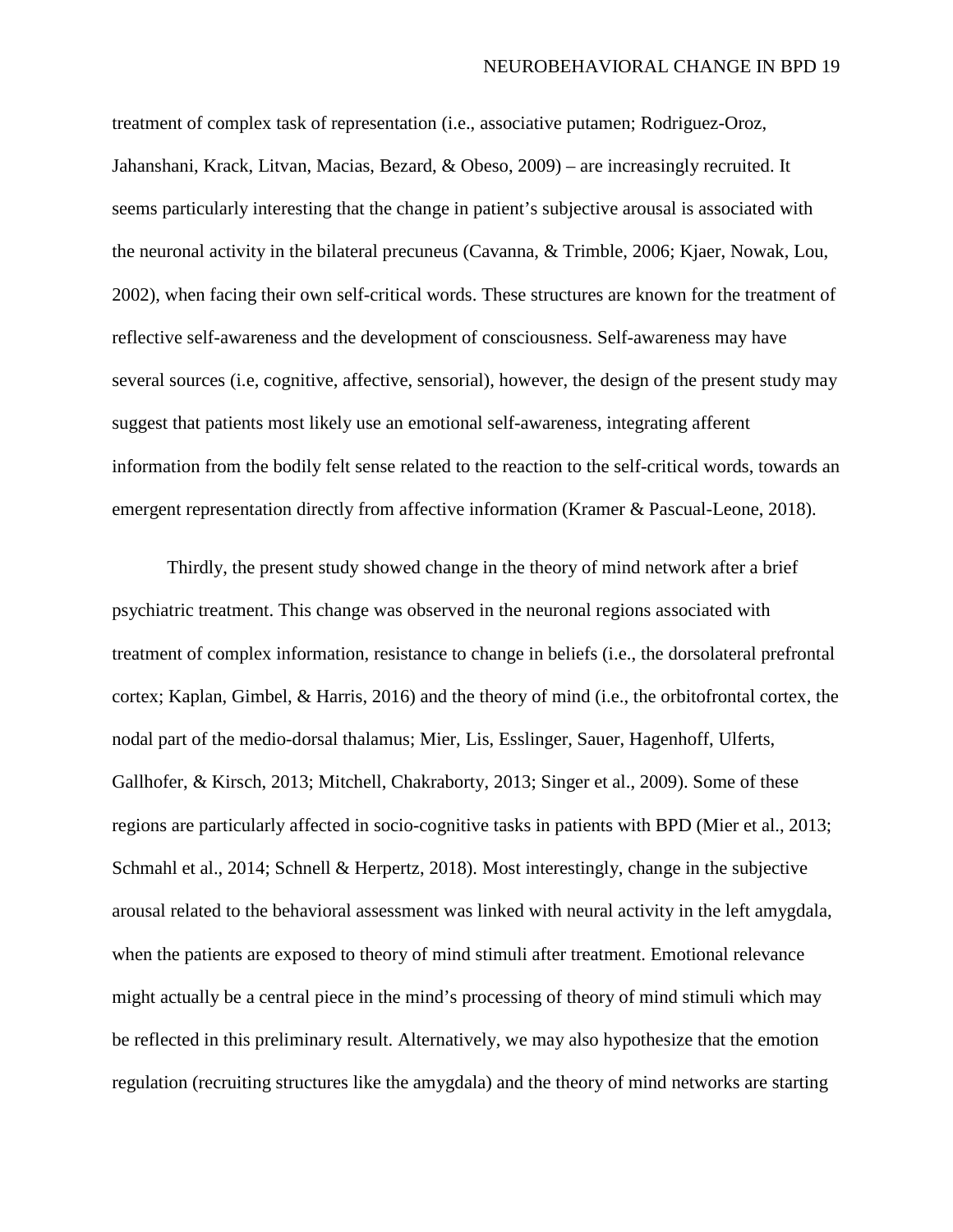to re-connect, which would be consistent with the explanation exposed by O'Neill and colleagues (2015).

Fourthly, change in arousal over the course of therapy may be linked with emotional and socio-cognitive functioning. Relatedly, the change in arousal may explain directly the symptom change, but the neuronal activations remain unrelated with therapeutic outcome. Whereas the small sample size prevents us from drawing firm conclusions, we can hypothesize that the behavioral change seems to drive the outcome, and the behavioral changes may be underpinned with more subtle neuronal changes which the present study has started to elucidate from an integrative assessment viewpoint.

Aiming to address methodological problems with an integrative approach that captures mechanisms of change in a theory-driven way, we suggest taking into account the *individual's subjective experience* as anchor – substantiated in the form of *individualized* stimuli in the experiment – in the assessment of the mechanism of interest (Pascual-Leone, Herpertz,  $\&$ Kramer, 2016).

The present study has several limitations. Whereas the small sample size prevented us to conduct multiple testing, we adapted the statistical approach to the power (Button et al., 2013). Only a replication in a larger sample will help to increase confidence in the results of the present pilot trial. Also, we have not measured the actual emotional states in the assessment sessions which may be a fruitful next step, in particular by analyzing the contemptuousness in the selfcritical expressions (Kramer & Pascual-Leone, 2016; Whelton & Greenberg, 2005). Future studies using the present integrated neurobehavioral approach to assessment of mechanisms of change should aim at demonstrating statistical mediation of the treatment effect by the major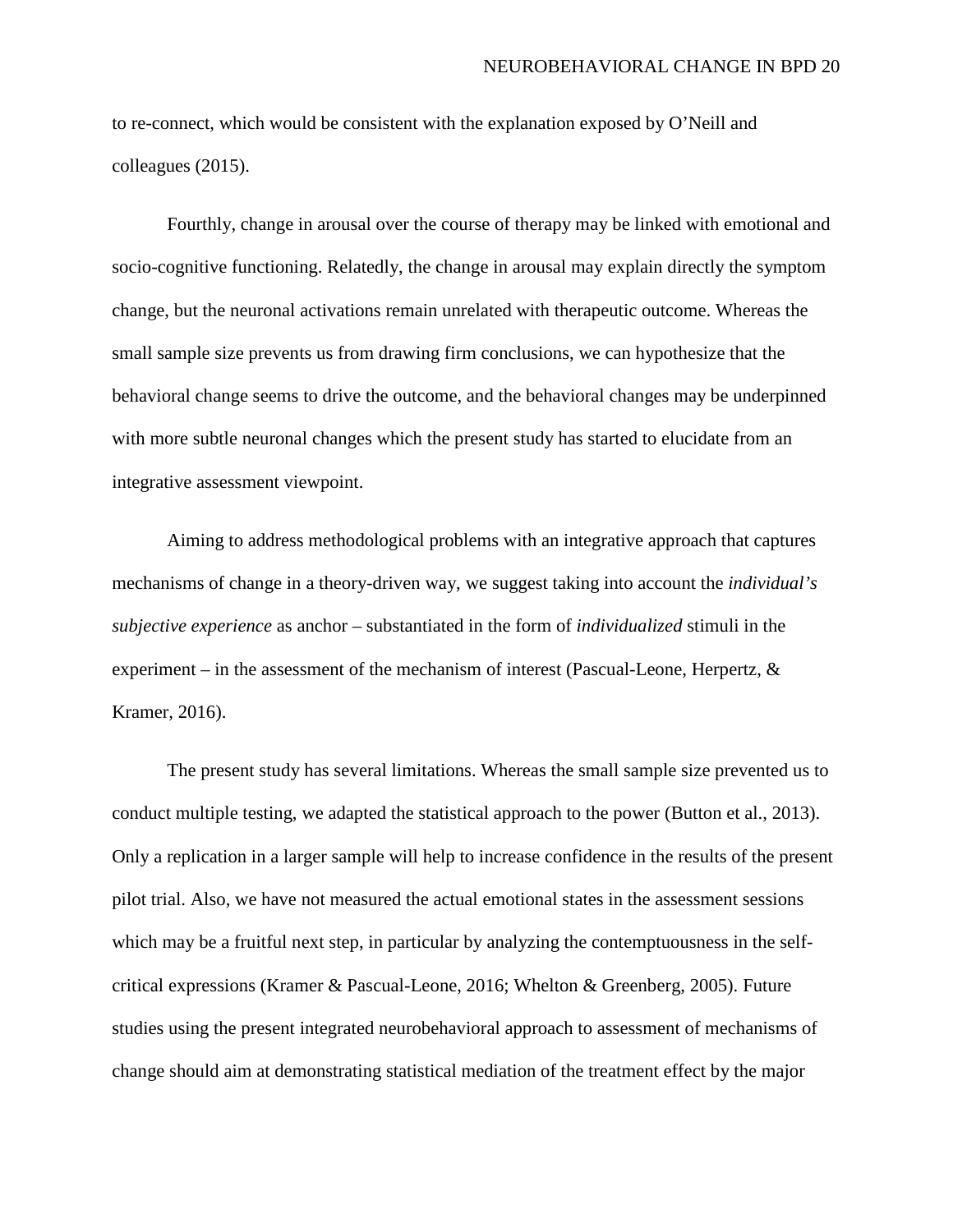patient pathways of change (EP, TOM) identified by the present pilot study. In order to control for confounds related with passing time, a control group will have to be included in a randomized design.

#### **CONCLUSION**

We may cautiously put forward several clinical implications from integrative therapy perspective. The articulated approach to measurement, including the patient's subjective experience, enables us to suggest that the working through of self-critical aspects in BPD, using a two-chair dialogue, may be an adjunctive intervention of interest (Pos & Greenberg, 2012) even if in the present study there was no therapeutic intent in the use of this assessment module. More globally, therapists may be advised to monitor micro-changes in socio-cognitive and emotional processing in the therapeutic process (Schnell & Herpertz, 2018) and foster their transformation and differentiations within the context of a mechanism-based psychotherapy for BPD.

#### **REFERENCES**

- Antonsen, B.T., Johansen, M.S., Rø, F.G., Kvarstein, E.H., & Wilberg, T. (2016). Is reflective functioning associated with clinical symptoms and long-term course in patients with personality disorders? *Comprehensive Psychiatry*, *64*, 46-58.
- Barnicot, K., Katsakou, C., Bhatti, N., Savill, M., Fearns, N., & Priebe, S. (2012). Factors predicting the outcome of psychotherapy for borderline personality disorder: A systematic review. *Clinical Psychology Review, 32*, 400-412.
- Berthoud, L., Pascual-Leone, A., Caspar, F., Tissot, H., Keller, S., Rohde, K. B., de Roten, Y., Despland, J.-N., & Kramer, U. (2017). Leaving distress behing: a randomized controlled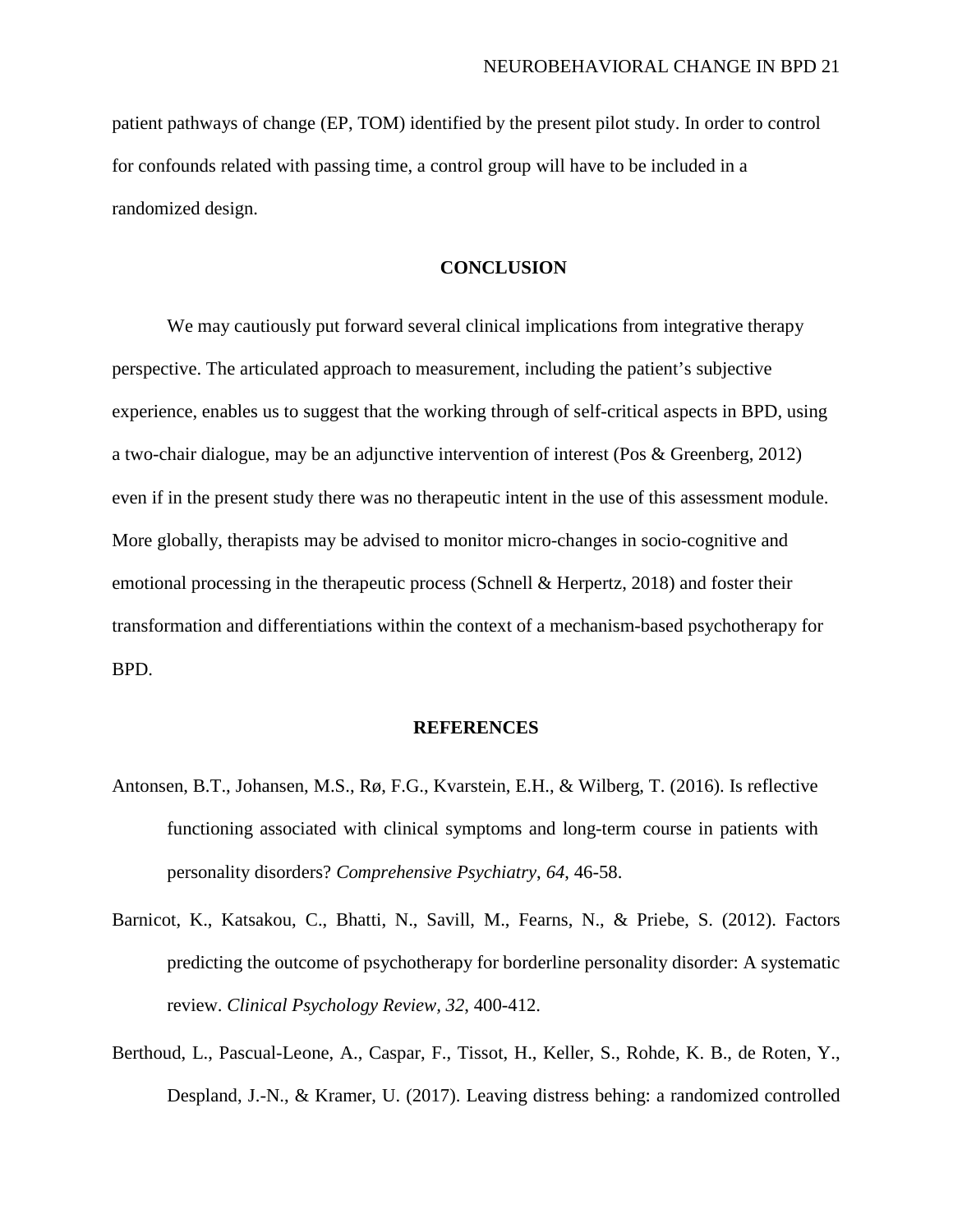study on therapist responsiveness and client emotional processing in borderline personality disorder. *Psychiatry: Interpersonal and Biological Processes, 80,* 139-154. doi: 10.1080/00332747.2016.1220230

- Bohus, M., Kleindienst, N., Limberger, M. F., Stieglitz, R. D., Domsalla, M., Chapman, A. L., Steil, R., Philipsen, A., & Wolf, M. (2009). The short version of the borderline symptom list (BSL-23): development and initial data on psychometric properties. *Psychopathology, 42*, 32-39.
- Bohus, M., Limberger, M. F., Frank, U., Chapman, A., Kühler, T., & Stieglitz, R. D. (2007). Psychometric properties of the borderline symptom list (BSL). *Psychopathology, 40*, 126- 132.
- Bradley, M. M., Greenwald, M. K., Petry, M., & Lang, P. J. (1992). Remembering pictures: Pleasure and arousal in memory. *Journal of Experimental Psychology: Learning, Memory and Cognition, 18*, 379-390.
- Bradley, M. M., & Lang, P. J. (1994). Measuring emotion: the self-assessment Manikin and the semantic differential. *Journal of Behavior Therapy and Experimental Psychiatry, 25*, 49- 59.
- Button, K. S., Ioannidis, J. P. A., Mokrysz, C., Nosek, B. A., Flint, J., Robinson, E. S. J., & Munafo, M. R. (2013). Power failure: why small sample size undermines the reliability of neuroscience. *Nature Reviews Neuroscience, 14*, 365-376.
- Calder, A. J., Lawrence, A. D., & Young, A. W. (2001). Neuropsychology of fear and loathing*. Nature Reviews. Neuroscience, 2*, 352-363.
- Carpenter, R.W., & Trull, T. J. (2013). Components of emotion dysregulation in borderline personality disorder: A review. *Current Psychiatry Reports, 15*(335).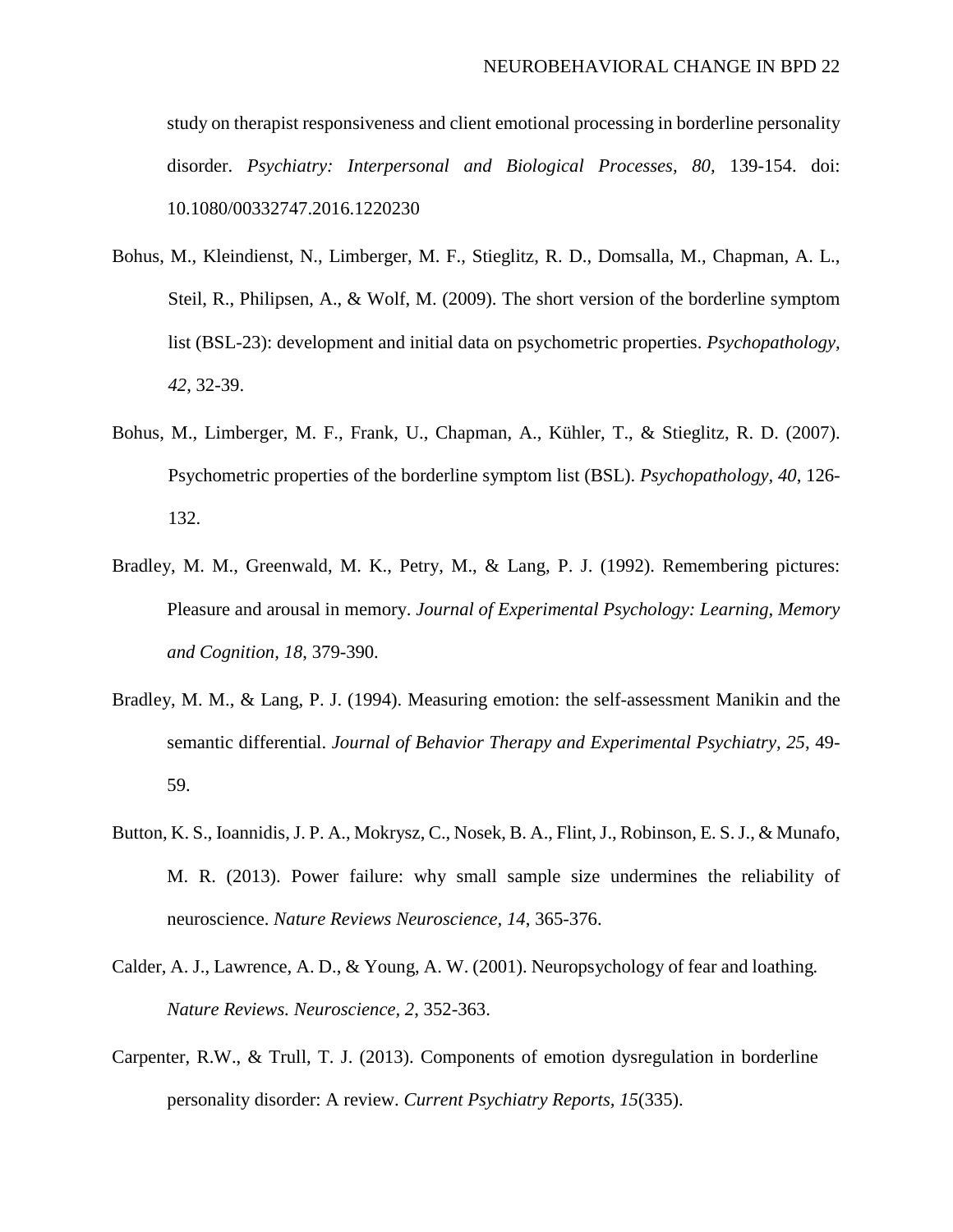- Cavanna, A. E., & Trimble, M. R. (2006). The precuneus : a review of its functional anatomy and behavioral correlates. *Brain, 129*, 564-583.
- Chanen, A. M., Berk, M., & Thompson, K. (2016). Integrating early intervention for borderline personality disorder and mood disorder. *Harvard Review of Psychiatry, 24*(5), 330-341. Doi: 10.1097/HRP.0000000000000105
- Choi-Kain, L. W., Albert, E. B., Gunderson, J. G. (2016). Evidence-based treatments for borderline personality disorder: Implementation, integration and stepped care. *Harvard Review of Psychiatry, 24*(5), 342-356.
- Choi-Kain, L. W., & Gunderson, J. G. (2008). Mentalization: Ontogeny, Assessment and Application in the Treatment of Borderline Personality Disorder. *American Journal of Psychiatry, 165* (9), 1127-1135.
- Clarkin, J. F. (2014). Raising the bar in the empirical investigation of psychotherapy. *American Journal of Psychiatry, 171*(10), 1027-1030.
- Doerig, N., Schlumpf, Y. Spinelli, S., Späti, J. Brakowski, J., Quednow, B. B., et al. (2013). Neural representation and clinically relevant moderators of individualised self-criticism in healthy subjects, *Social Cognitive and Affective Neuroscience Advance Access*, 1-8, doi: 10.1093/scan/nst123.
- Emond, C., Savard, K., Lalande, G., Boisvert, N., Boutin, M., & Simard, V. (2004). Propriétés Psychométriques de la Mesure d'Impact (MI-45), version francophone du Outcome Questionnaire – (OQ-45.2) *[Psychometric Characteristics of the OQ-45, French Version]*. Annual Conference of ACFAS. Montreal, Canada.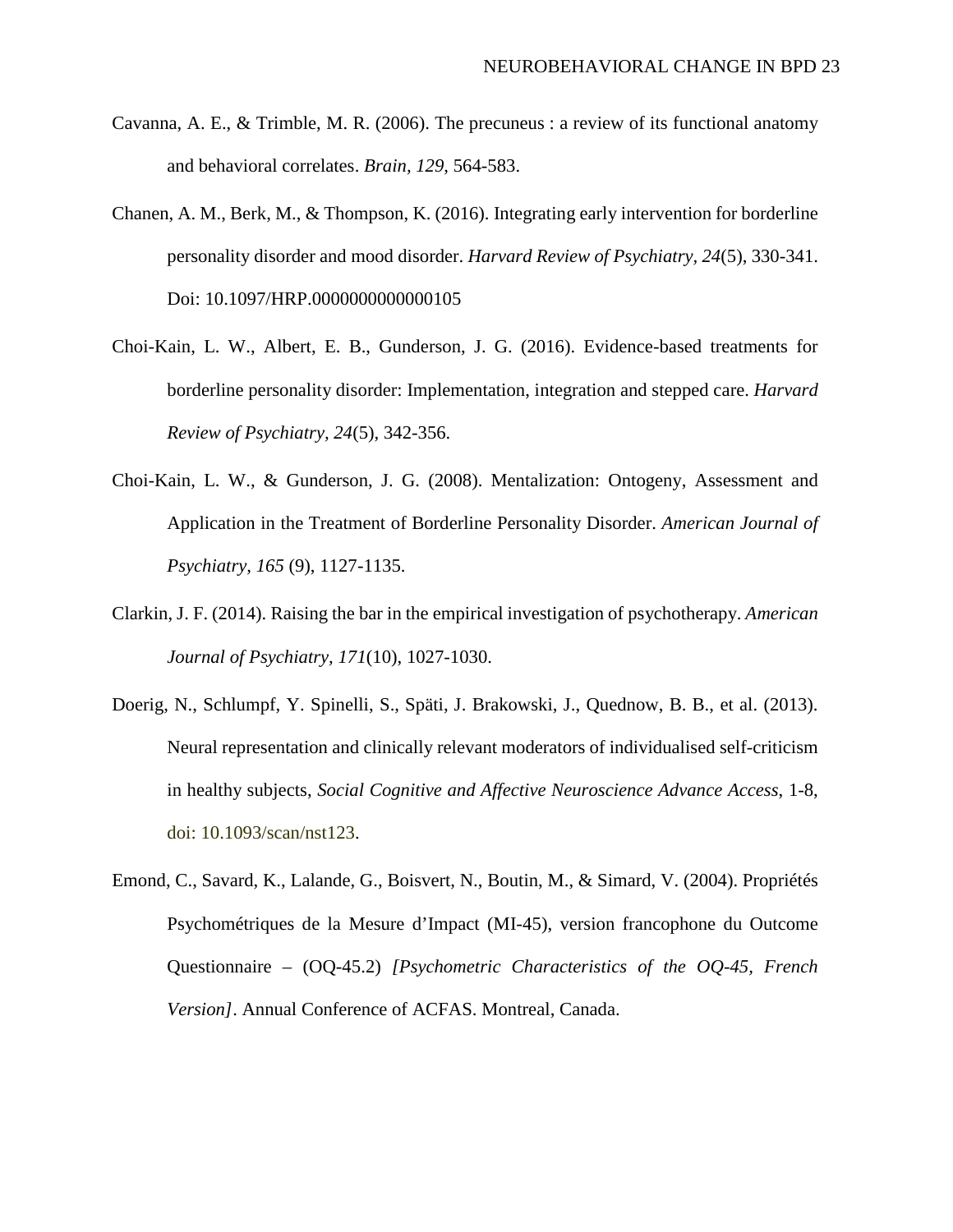- First, M. B., Spitzer, R. L., Williams, J. B. W., & Gibbons, M. (2004). *Structured Clinical Interview for DSM-IV (French translation by M. Cottraux and J. Cottraux)*. New York: Biometrics Research Dpt.
- Fonagy, P., Luyten, P., & Bateman, A. (2015). Translation: mentalizing as treatment target in borderline personality disorder. *Personality Disorders: Theory, Research and Treatment, 6*, 380-392.
- Franzen, N., Hagenoff, M., Baer N., Schmidt, A., Mier, D., Sammer, G., et al. (2011). Superior 'theory of mind' in borderline personality disorder: An analysis of interaction behavior in a virtual trust game*. Psychiatry Research, 187*, 224-233.
- Goodman, M., Carpenter, D., Tang, C. Y., Goldstein, K. E., Avedon, J., Fernandez, N., Mascitelli, K. A., Blair, N. J., New, A. S., Triebwasser, J., Siever, L. J., & Hazlett, E. A. (2014). Dialectical behavior therapy alters emotion regulation and amygdala activity in patients with borderline personality disorder. *Journal of Psychiatric Research, 57*, 108-116.
- Goodman, M., New, A., & Siever, L. (2004). Trauma, genes, and the neurobiology of personality disorders. *Annals of the New York Academy of Sciences, 1032,* 104-116.
- Greenberg, L. S. (2002). *Emotion-focused therapy: Coaching clients to work through their feelings*. Washington, D. C.: American Psychological Association.
- Gunderson, J. G. (2016). The emergence of a generalist model to meet the public health needs for patients with borderline personality disorder. *American Journal of Psychiatry, 173*, 452- 458.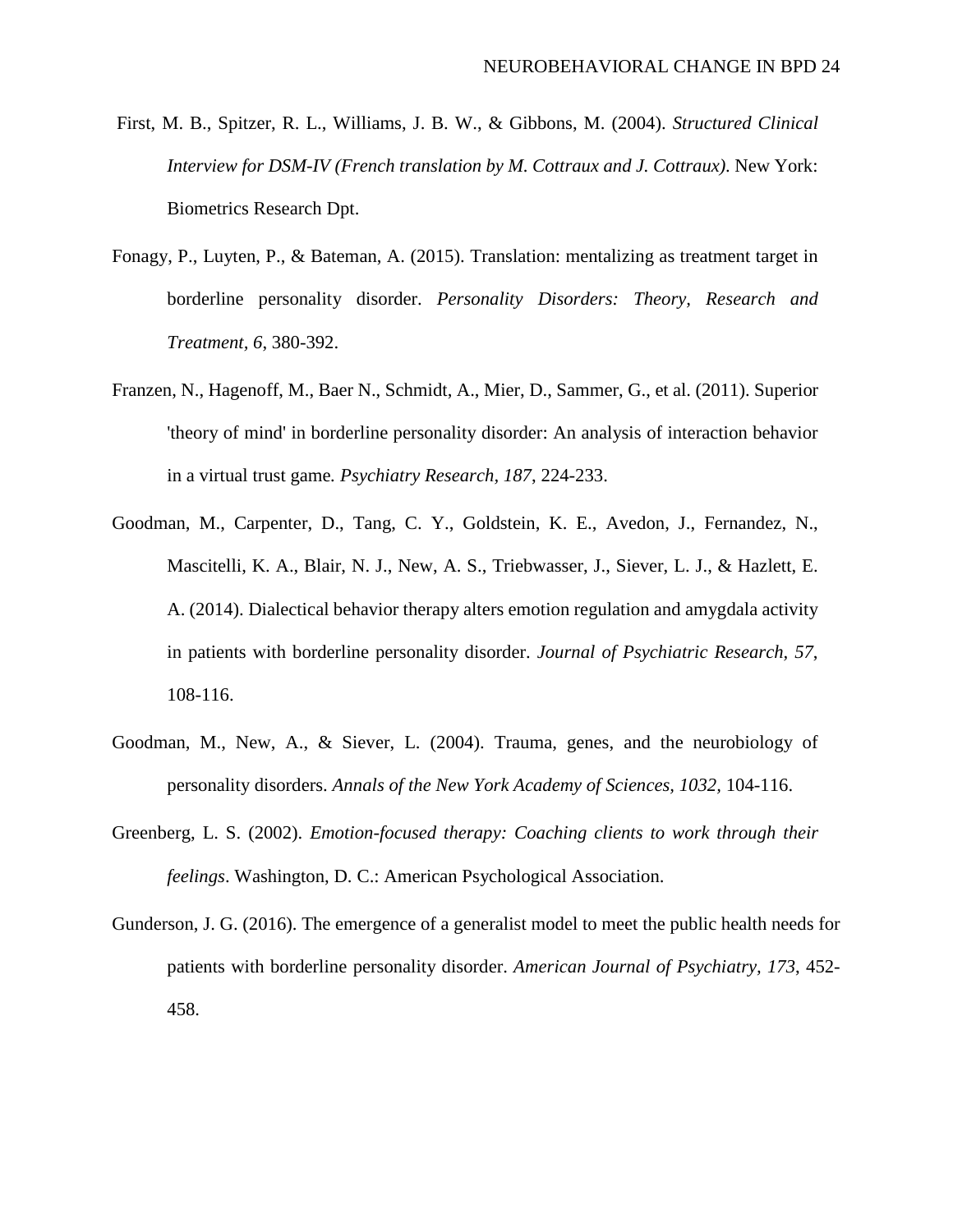- Gunderson, J. G., & Links, P. S. (2014). *Handbook of good psychiatric management for borderline personality disorder*. Washington, D.C.: American Psychiatric Publishing Inc.
- Gullestad, F. S., Johansen, M. S., Hoglend, P., Karterud, S., & Wilberg, T. (2013). Mentalization as a moderator of treatment effects: Findings from a randomized clinical trial for personality disorders. *Psychotherapy Research, 23*(6), 674-689.
- Heatherton, T. F., & Polivy, J. (1991). Development and validation of a scale for measuring state self-esteem. *Journal of Personality and Social Psychology, 60*, 895-910.
- Herpertz, S. C. (2011). Affektregulation und ihre neurobiologischen Grundlagen. In B. Dulz, S. C. Herpertz, O. F. Kernberg, & U. Sachsse (Eds.). *Handbuch der Borderline-Störungen* (pp. 75-85). Stuttgart: Schattauer.
- Herpertz, S. C. (2013). The social-cognitive basis of personality disorders: Commentary on the special issue. *Journal of Personality Disorders, 27*(1), 113-124.
- Hooley, J.M., Siegle, G., Gruber, S.A. (2012). Affective and neural reactivity to criticism in individuals high and low on perceived criticism. *PloS One, 7*(9), e44412.
- Kaplan, J. T., Gimbel, S. I., & Harris, S. (2016). Neural correlates of maintaining one's political beliefs in the face of counterevidence. *Scientific Reports, 6,* 39589/doi: 10.1038/srep39589
- Kazdin, A. E. (2009). Understanding how and why psychotherapy leads to change. *Psychotherapy Research, 19*(4-5), 418-428.
- Keuroghlian, A. S., Palmer, B. A., Choi-Kain, L. W., Borba, C. P. C., Links, P. S., & Gunderson, J. G. (2015). The effect of attending good psychiatric management (GPM)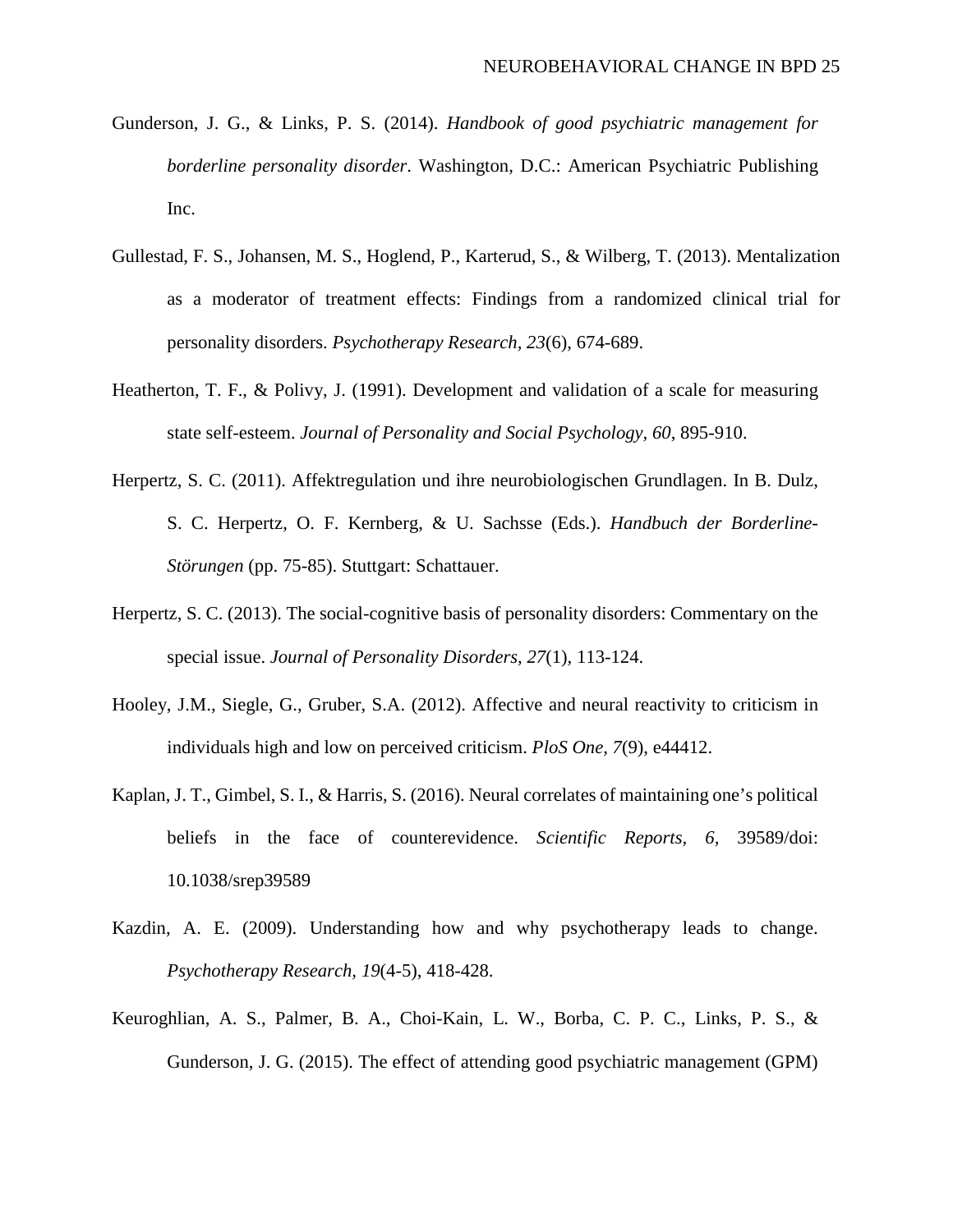workshops on attitudes toward patients with borderline personality disorder. *Journal of Personality Disorders, 29*, 1-10.

- Kherif, F., Josse, G., & Price, C. J. (2011). Automatic top-down processing explains common left occipito-temporal responses to visual words and objects. *Cerebral Cortex, 21*(1), 103-114. Doi: 10.1093/cercor/bhq063.
- Kjaer, T. W., Nowak, M., & Lou, H. C. (2002). Reflective self-awareness and conscious state: PET evidence for a common midline parietofrontal core. *NeuroImage, 17,* 1080-1086.
- Koenigsberg, H. (2016). *Borderline personality disorder patients show amygdalA and anterior insula sensitization upon delay re-exposure to previously habituated negative images*. Presentation at the North American Society for the Study of Personality Disorders (NASSPD) Conference. New York.
- Kolly, S., Kramer, U., Herrera, F., Follonier, G., Maksutaj, R., Schopfer, S., Marquet, P., & Preisig, M. (2010). *Manuel du programme trouble de la personnalité: investigation psychiatrique et psychodynamique.* University of Lausanne: Unpublished manuscript.
- Kramer, U. (2017). Personality, personality disorders and the process of change. *Psychotherapy Research.* doi :10.1080/10503307.2017.1377358
- Kramer, U. (2018). Mechanisms of change in treatments of personality disorders: an introduction to the special issue. *Journal of Personality Disorders, 32(Suppl.),* 1-11*.*
- Kramer, U., Keller, S., Caspar, F., de Roten, Y., Despland, J.-N., & Kolly, S. (2017). Early change in coping strategies in responsive treatments for borderline personality disorder. A mediation analysis*. Journal of Consulting and Clinical Psychology, 85*(5), 530-535*.* Doi: 10.1037/ccp0000196.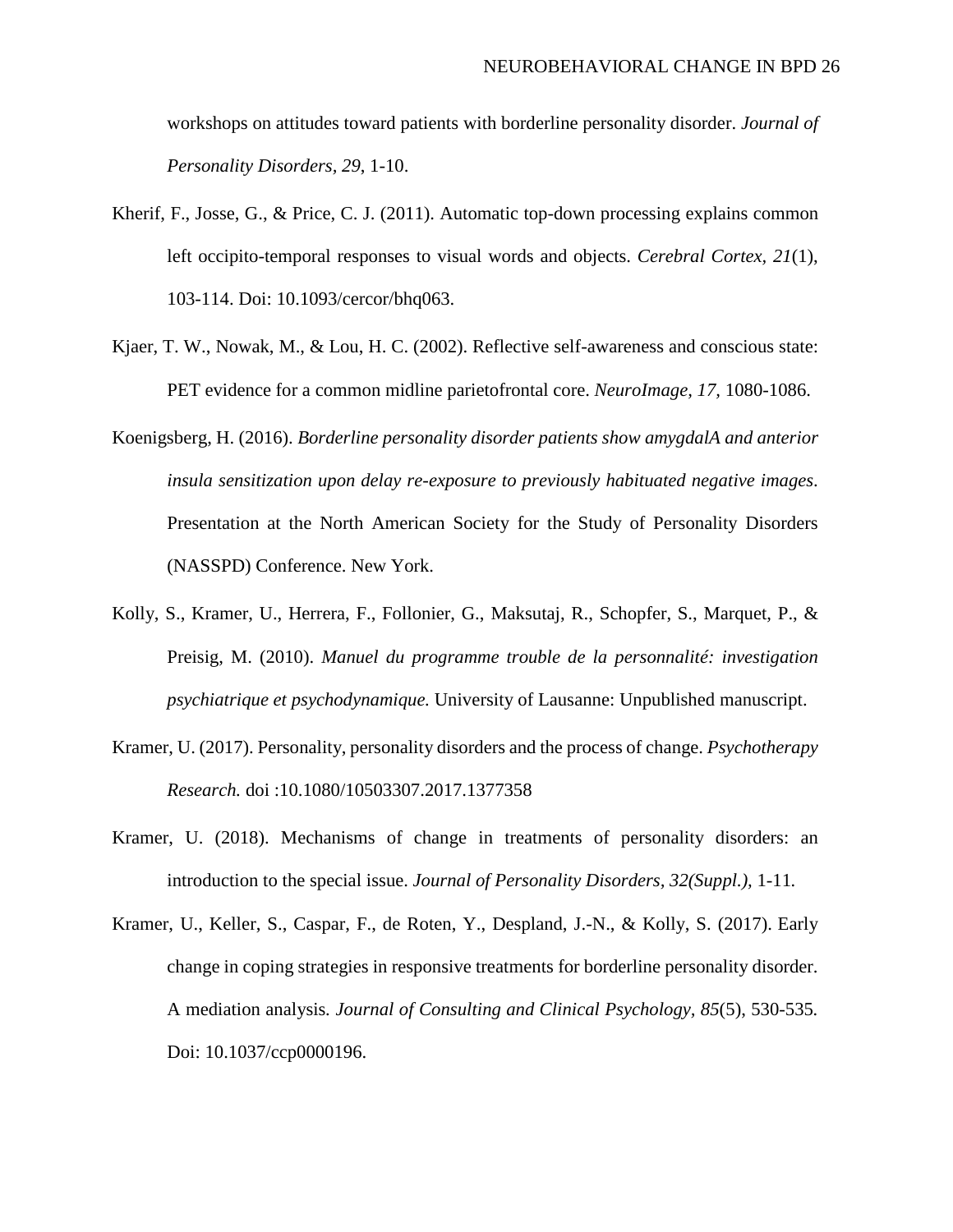- Kramer, U., Kolly, S., Berthoud, L., Keller, S., Preisig, M., Caspar, F., Berger, T., de Roten, Y., Marquet, P., & Despland, J.-N. (2014). Effects of motive-oriented therapeutic relationship in a ten-session general psychiatric treatment of borderline personality disorder: a randomized controlled trial. *Psychotherapy and Psychosomatics, 83,* 176- 186. doi: 10.159/000358528.
- Kramer, U., & Pascual-Leone, A. (2016). The role of anger in self-criticism: an experimental study on emotional processes. *Counseling Psychology Quarterly*. Doi:10.1080/09515070.2015.1090395
- Kramer, U., & Pascual-Leone, A. (2018). Self-knowledge in personality disorders: An emotionfocused perspective. *Journal of Personality Disorder, 32*(2), 329-350.
- Kramer, U., Pascual-Leone, A., Despland, J.-N., & de Roten (2015). One minute of grief: Emotional processing in short-term dynamic psychotherapy for adjustment disorder. *Journal of Consulting and Clinical Psychology, 83*(1), 187-198.
- Kramer, U., Stulz, N., Berthoud, L., Caspar, F., Marquet, P., Kolly, S., de Roten, Y., & Despland, J.-N. (2017). The shorter the better? A follow-up analysis of 10-session psychiatric treatment including the motive-oriented therapeutic relationship for borderline personality disorder. *Psychotherapy Research, 27*(3), 362-370. doi: 10.1080/10503307.2015.1110635.
- Krause-Utz, A., Veer, I. M., Rombouts, S. A. R. B., Bohus, M., Schmahl, C., & Elzinga, B. M. (2014). Amygdala and anterior cingulated resting-state functional connectivity in borderline personality disorder patients with a history of interpersonal trauma. *Psychological Medicine, 44*, 2889-2901.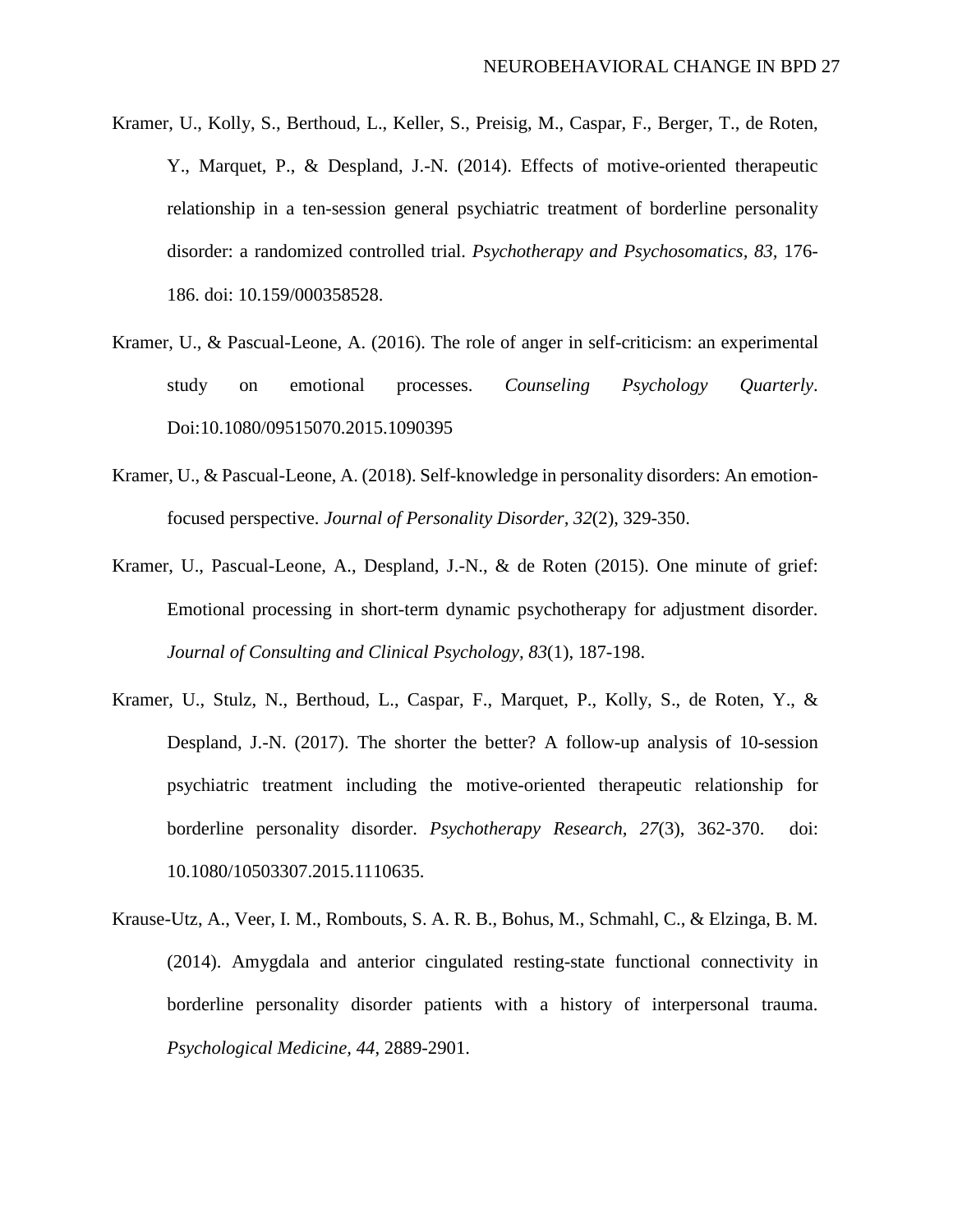- Kuo, J. R., Neacsiu, A. D., Fitzpatrick, S., & MacDonald, D. E. (2014). A methodological examination of emotion inductions in borderline personality disorder: A comparison of standardized versus idiographic stimuli. *Journal of Psychopathology and Behavioral Assessment, 36*, 155-164.
- Lambert, M. J., Morton, J. J., tfield, D., Harmon, C., Hamilton, S., Reid, R. C., Shimokowa, K., Christoperson, C., & Burlingame, G. M. (2004). *Administration and Scoring Manual for the Outcome Questionnaire-45.* Orem, UT: American Professional Credentialing Services.
- Longe, O., Maratos, F. A., Gilbert, P., Evans, G., Volker, F., Rockliff, H., & Rippon, G. (2010). Having a word with yourself: Neural correlates of self-criticism and self-reassurance. *NeuroImage, 49*, 1849-1856.
- Mahy, C. E. V., Moses, L. J., & Pfeifer, J. H. (2014). How and where: Theory-of-mind in the brain. *Developmental Cognitive Neuroscience, 9*, 68-81.
- Marks, D. F. (1973). Visual imagery differences in the recall of pictures. *British Journal of Psychology, 64,* 17-24.
- McKenzie, S. J.(1995). The VVIQ as a psychometric test of individual differences in a visual imagery vividness: A critical quantitative review and plea for direction. *Journal of Mental Imagery, 19*, 1-106.
- McMain, S. F., Links, P. S., Gnam, W. H., Guimond, T., Cardish, R. J., Korman, L., & Streiner, D. L. (2009). A randomized trial of dialectical behavior therapy versus general psychiatric management for borderline personality disorder. *American Journal of Psychiatry, 166*, 1365-1374.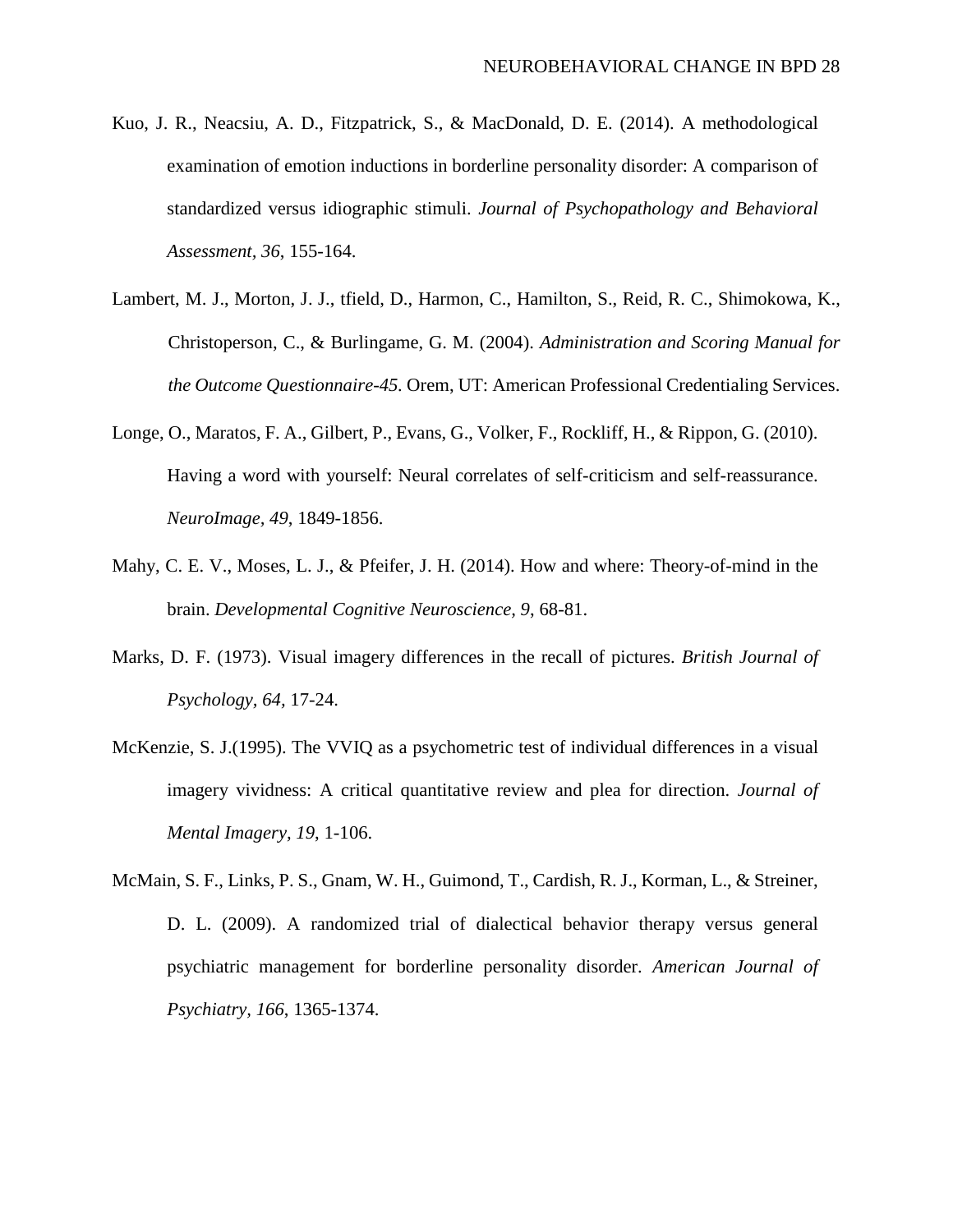- Mier, D., Lis, S., Esslinger, C., Sauer, C., Hagenoff, M., Ulferts, J., Gallhofer, B., & Kirsch, P. (2013). Neuronal correlates of social cognition in borderline personality disorder. *Social Cognitive and Affective Neurosciences*. Doi: 10.1093/scan/nss028
- Mitchell, A. S., & Chakraborty, S. (2013). What does the mediodorsal thalamus do? *Frontiers in Systems Neuroscience, 7,* 37, doi: 10.3389/fnsys.2013.00037
- New, A. S., Hazlett, E. A., Buchsbaum, M. S., Goodman, M., Mitelman, S. A., Newmark, R., et al. (2007). Amygdala-prefrontal disconnection in borderline personality disorder. *Neuropsychopharmacology, 32,* 1629-1640.
- O'Neill, A., D'Souza, A., Samson, A. C., Carballedo, A., Kerskens, C., & Frodl, T. (2015). Dysregulation between emotion and theory of mind networks in borderline personality disorder. *Psychiatry Research: Neuroimaging, 231*, 25-32.
- Paris, J. (2015). Stepped care and rehabilitation for patients recovering from borderline personality disorder. *Journal of Clinical Psychology: In Session, 71*, 747-753.
- Pascual-Leone, A. (2009). Dynamic emotional processing in experiential therapy: Two steps forward, one step back. *Journal of Consulting and Clinical Psychology, 77*(1), 113-126.
- Pascual-Leone, A., Herpertz, S. C., & Kramer, U. (2016). Experimental designs and the "emotion-stimulus critique": Hidden problems and potential solutions in the study of emotion. *Psychopathology, 49,* 60-68. doi: 10.1159/000442294.
- Pascual-Leone, A., Yeryomenko, N., Morrison, O. P., Arnold, R., & Kramer, U. (2016). Does feeling bad, lead to feeling good? Arousal patterns during expressive writing. *Review of General Psychology, 20*(3), 336-347.
- Perez, D. L., Vago, D. R., Pan, H., Root, J., Tuescher, O., Fuchs, B. H., Leung, L., Epstein, J. Cain, N. M., Clarin, J. F., Lenzenweger, M. F., Kernberg, O. F., Levy, K. N.,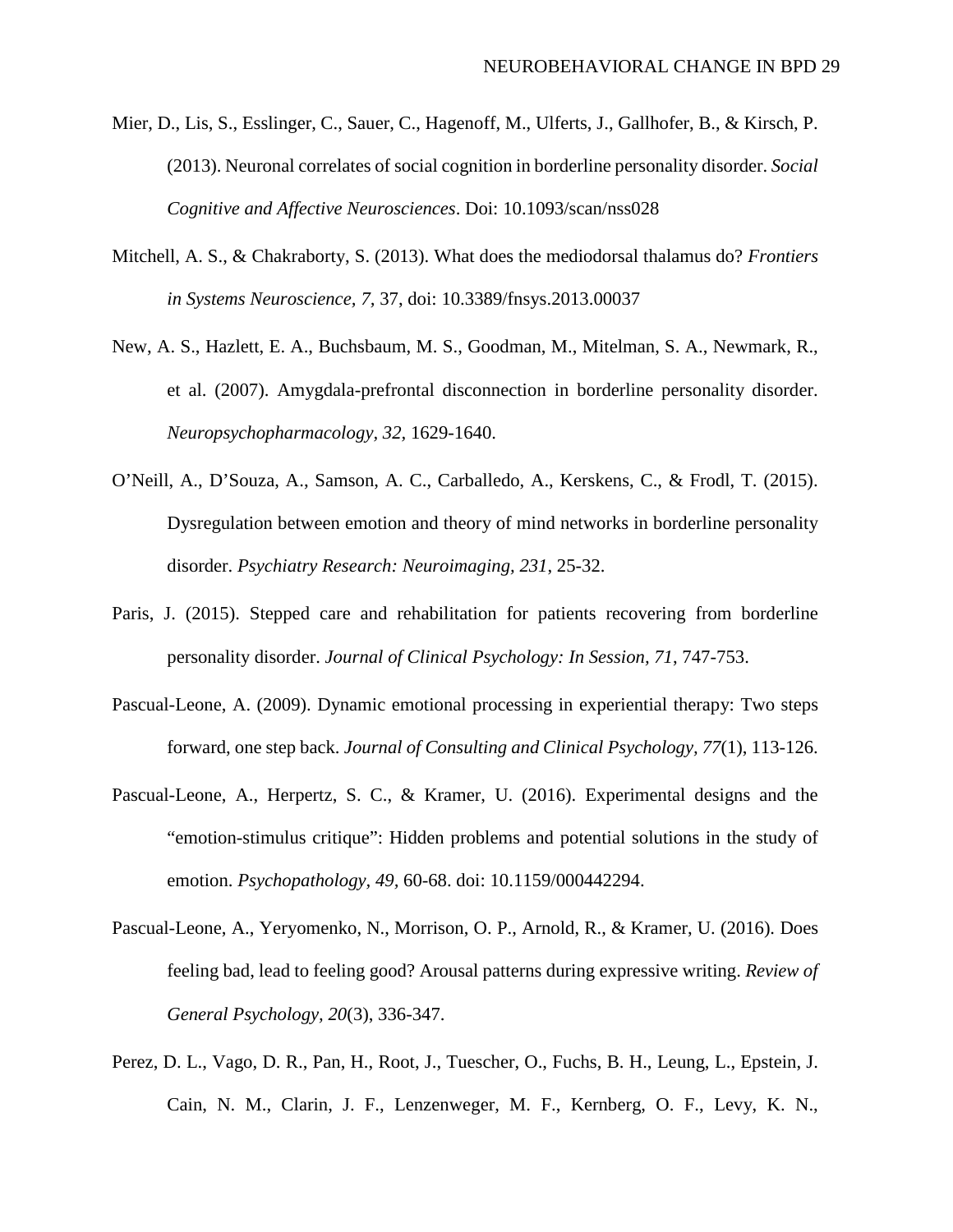Silbersweig, D. A., & Stern, E. (in press). Frontolimbic neural circuit changes in emotional processing and inhibitory control associated with clinical improvement following Transference-Focused Psychotherapy in Borderline Personality Disorder. Doi: 10.1111/pcn.12357

- Rodriguez-Oroz, M. C., Jahanshahi, M., Krack, P., Litvan, I., Macias, R., Bezard, E., & Obeso, J. A. (2009). Initial clinical manifestations of Parkinson's disease: features and pathophysiological mechanisms. *Lancet Neurology, 8*, 1128-1139.
- Ruocco, A. C., Amirthavasagam, S., Choi-Kain, L. W., & McMain, S. F. (2013). Neural correlates of negative emotionality in Borderline Personality Disorder: An activationlikelihood-estimation meta-analysis. *Biological Psychiatry, 73*, 153-160.
- Samson, A. C., Hempelmann, C. F., Huber, O., Zysset, S. (2009). Neural substrates of incongruity-resolution and nonsense humour. *Neuropsychologia, 47,* 1023-1033.
- Samson, A. C., Zysset, S., & Huber, O. (2008). Cognitive humor processing: Different logical mechanisms in non-verbal cartoons – an fMRI study. *Social Neuroscience, 3*(2), 125- 140.
- Saxe, R., Kanwisher, N. (2003). People think about thinking people. The role of temporoparietal junctio in "theory of mind". *NeuroImage 19*, 1835-1842.
- Schmahl, C., Herpertz, S. C., Bertsch, K., Ende, G., Flor, H., Kirsch, P., Lis, S., Meyer-Lindenberg, A., Rietschel, M., Schneider, M., Spanagel, R., Treede, R. D., & Bohus, M. (2014). Mechanisms of disturbed emotion processing and social interaction in borderline personality disorder: state of knowledge and research agenda of the German Clinical Research Unit. *Borderline Personality Disorder and Emotion Dysregulation, 1*, 12.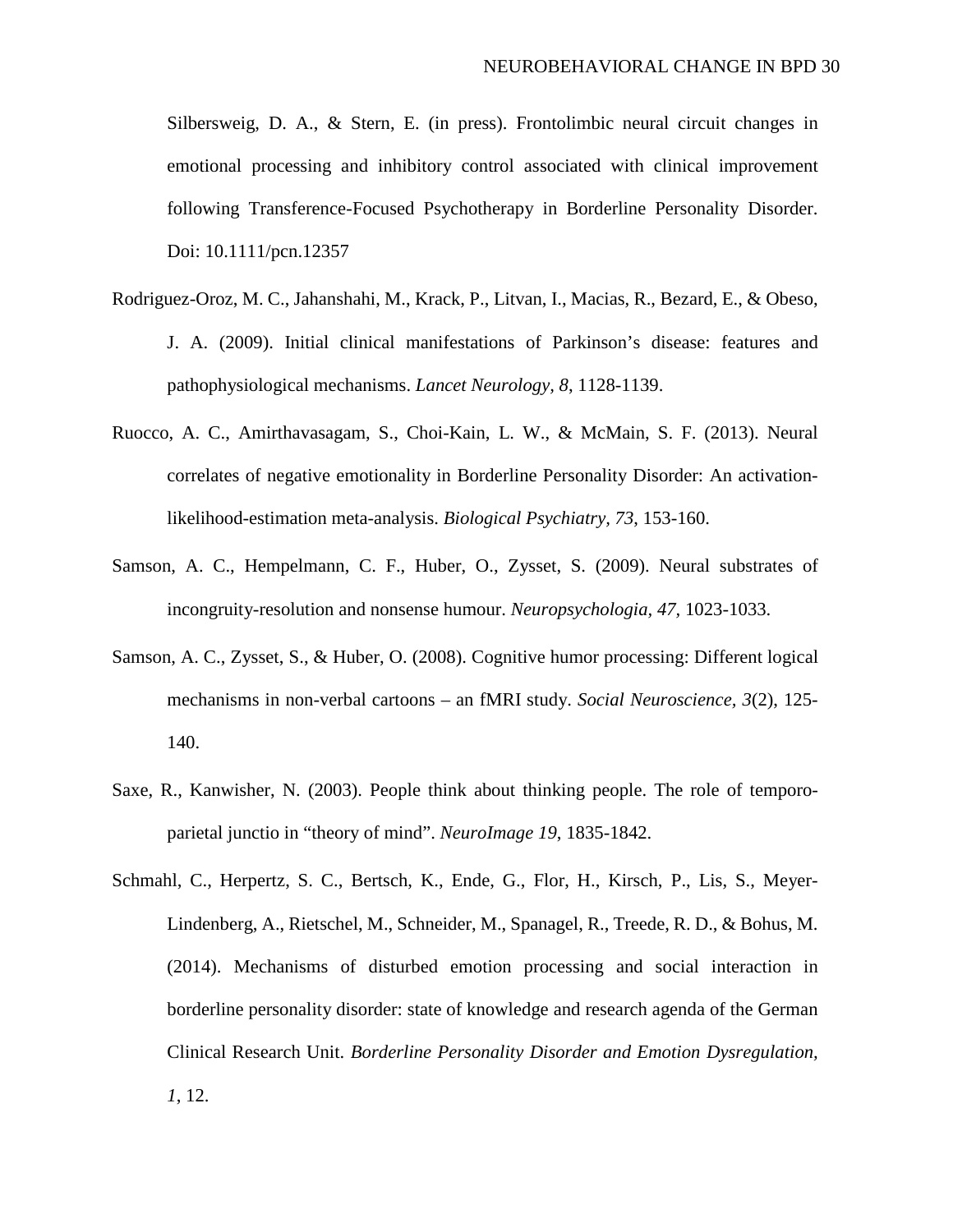- Schmitt, R., Winter, D., Niedtfeld, I., Herpertz, S. C., & Schmahl, C. (2016). Effects of Psychotherapy on Neuronal Correlates of Reappraisal in Female Patients With Borderline Personality Disorder. *Biological Psychiatry: Cognitive Neuroscience and Neuroimaging, 1*(6), 548-557. Doi: 10.1016/j.bpsc.2016.07.003.
- Schnell, K., & Herpertz, S. C. (2007). Effects of dialectical-behavioral-therapy on the neural correlates of affective hyperarousal in borderline personality disorder. *Journal of Psychiatric Research, 41*, 837-847.
- Schnell, K., & Herpertz, S. C. (2018). Emotion regulation and social cognition as functional targets of mechanism-based psychotherapy in major depression and comorbid personality pathology. *Journal of Personality Disorders, 32(Suppl.),* 12-35.
- Schulze, L., Domes, G., Krüger, A., Berger, C., Fleischer, M., Prehn, K., Schmahl, C., Grossmann, A., Hauenstein, K., & Herpertz, S. C. (2011). Neuronal correlates of cognitive reappraisal in borderline patients with affective instability. *Biological Psychiatry, 69,* 564-573.
- Sharp, C., & Kalkpakci, A. (2015). Mentalization in borderline personality disorder: From bench to bedside. *Personality Disorders: Theory, Research and Treatment, 6*(4), 347-355.
- Silvers, J. (2016). *Suicide attempters in BPD show differential prefrontal and parietal recruitment when reappraising aversive memories*. Presentation at the North American Society for the Study of Personality Disorders (NASSPD) Conference. New York.
- Spreng, R. N., Mar, R. A., & Kim, A. S. N. (2009). The common neural basis of autobiographical memory, prospection, navigation, theory of mind and the default mode: A quantitative meta-analysis. *Journal of Cognitive Neuroscience, 21*, 489-510.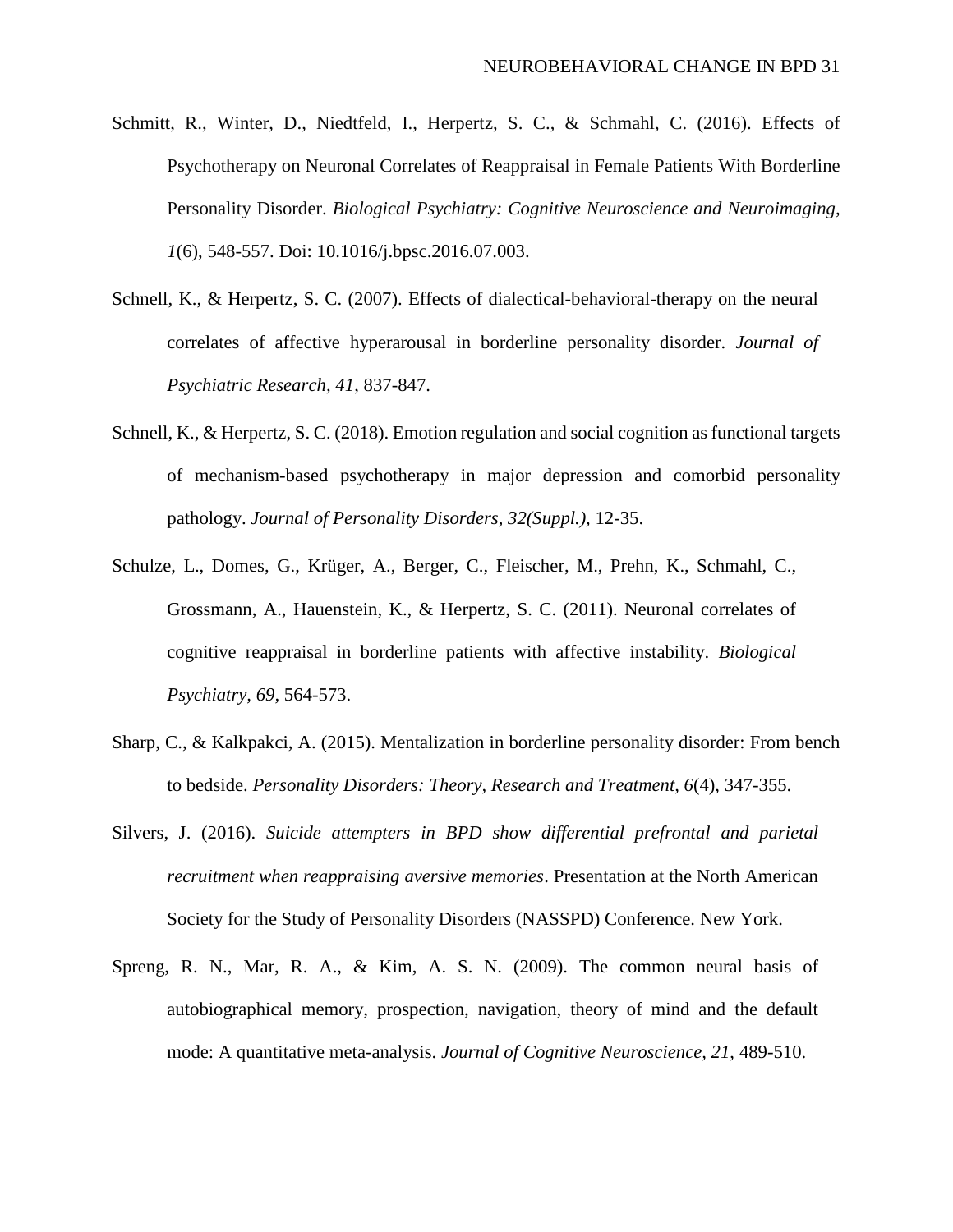- Whelton, W. J., & Greenberg, L. S. (2005). Emotion in self-criticism. *Personality and Individual Differences, 38*, 1583-1595.
- Zanarini, M. C., & Frankenburg, F. R. (2007). The essential nature of borderline psychopathology. *Journal of Personality Disorders, 21*(5), 518-535.
- Zanarini, M. C., Stanley, B., Black, D. W., Markowitz, J. C., Goodman, M., Pilkonis, P., Lynch, T. R., Levy, K., Fonagy, P., Bohus, M., Farrell, J., & Sanislow, C. (2010). Methodological considerations for treatment trials for persons with borderline personality disorder. *Annals of Clinical Psychiatry, 22*(2), 75-83.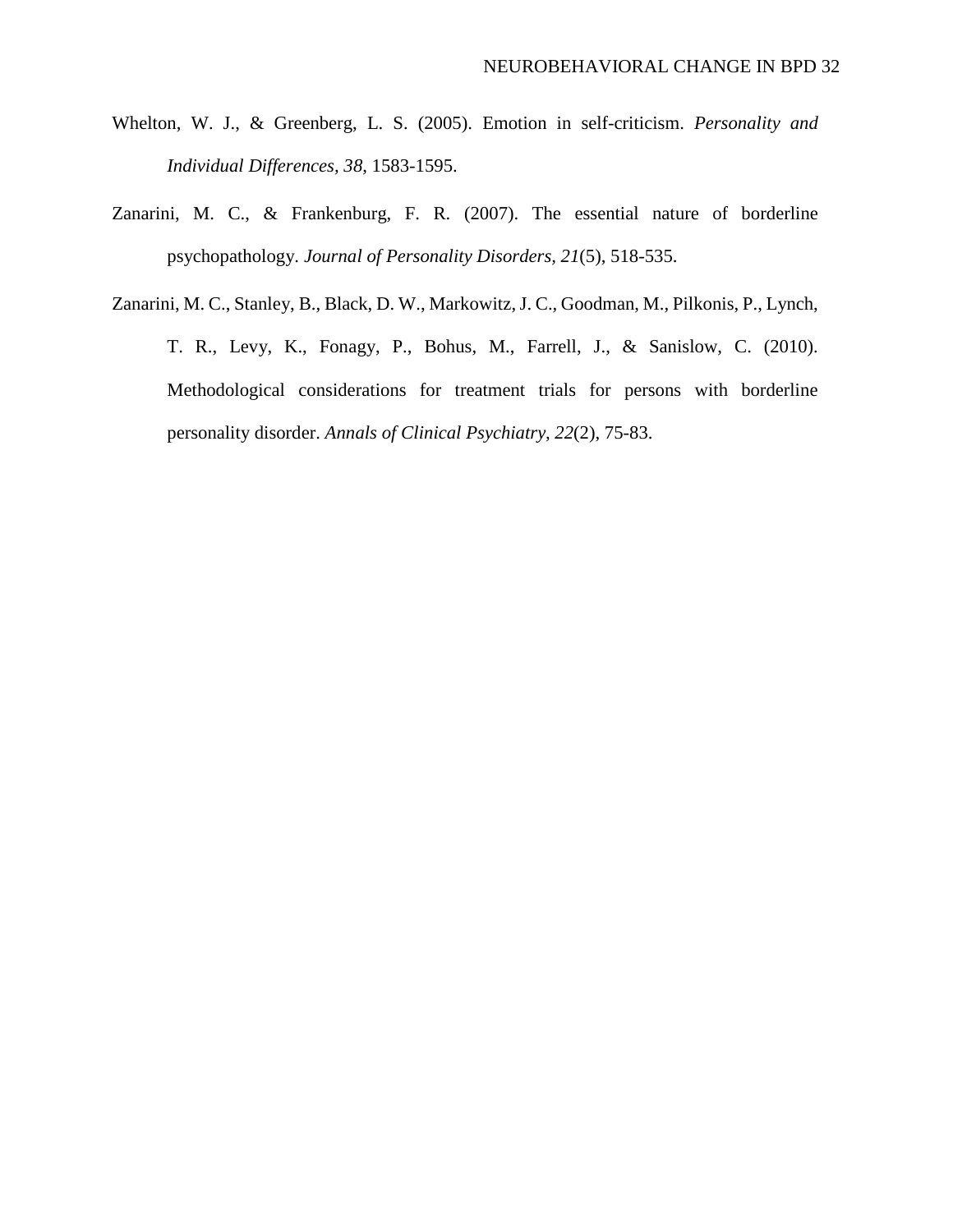### Figure 1

Behavioral assessment using the self-critical dialogue (modified from Kramer & Pascual-Leone, 2016)

| <b>METHOD</b>                                              | <b>Two-Chair Dialogue</b>                                                     |                                      |                                                                     | <b>fMRI</b> task                                                                                          |                |                    |
|------------------------------------------------------------|-------------------------------------------------------------------------------|--------------------------------------|---------------------------------------------------------------------|-----------------------------------------------------------------------------------------------------------|----------------|--------------------|
| <b>STEPS IN</b><br><b>EXPERIMENTAL</b><br><b>PROCEDURE</b> | <b>Mood induction</b><br>Step 1: "Imagine failure"<br>ح0ه.<br>$\circ$ $\circ$ |                                      | <b>Dialogue</b><br>Step 2: Self-critical voice<br>Step 3: Reaction. | <b>Randomized presentation</b><br>of words: self-critical,<br>negative, neutral, non-<br>words $(N = 80)$ |                |                    |
| <b>ASSESSMENT</b><br><b>TIME</b><br><b>POINTS</b>          | Time 1:<br><b>Manipulation check</b>                                          | Time 2:<br><b>Manipulation check</b> | Time 3:<br><b>Manipulation check</b>                                | Passive viewing<br>2 seconds                                                                              | 1.5<br>seconds | $4 - 8$<br>seconds |

#### **ASSESSMENTS**

#### **Contrast neural activations Assessment ITI**

Self-critical vs negative SAM

*Note*. "Manipulation checks" given at baseline (1), assessment points 2 and 3 and Discharge (4): at all time points: Visual Analogue

Scale; State Self-Esteem Scale; Self-Assessment Manikin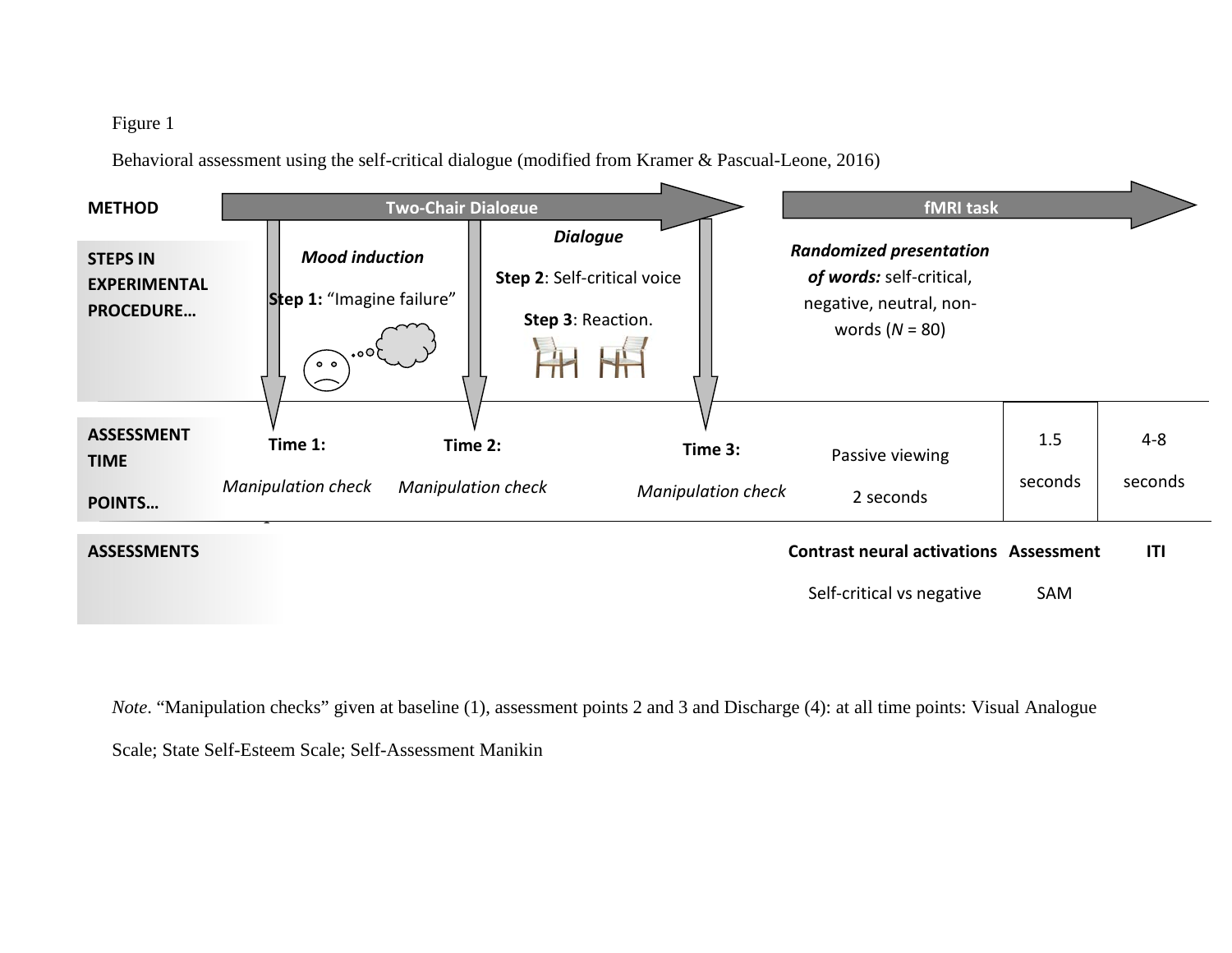**Figure 2.** Statistical parametric maps of 2nd level interaction analysis between negative WORDS (individualized [PERS] or standardized [NEG]) and TIME (time point 1 – TP1 vs time point 2 – TP2). T-values surviving  $\alpha$  = 0.05 uncorrected for multiple comparisons projected on a canonical anatomical image in Montreal Neurological Institute space.

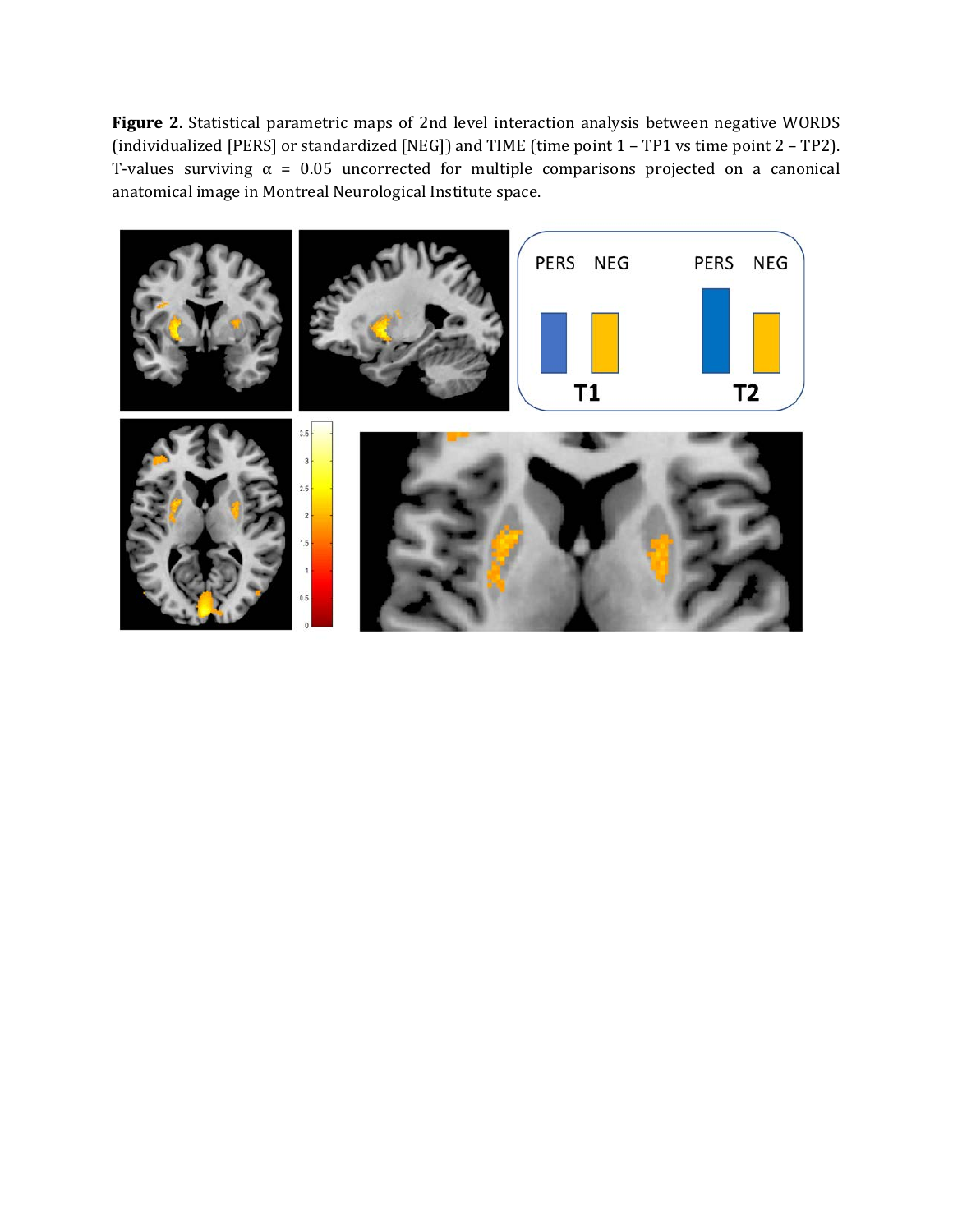**Figure 3.** Statistical parametric maps of 2nd level correlation between clinical metrics (SAM and Oq) negative WORDS (individualized [PERS] or standardized [NEG]) and TIME (time point 1 – TP1 vs time point  $2$  – TP2) interaction. T-values surviving  $α = 0.05$  uncorrected for multiple comparisons projected on a canonical anatomical image in Montreal Neurological Institute space.











 $\mathbf 3$ 

SAM positive correlation



Oq negative correlation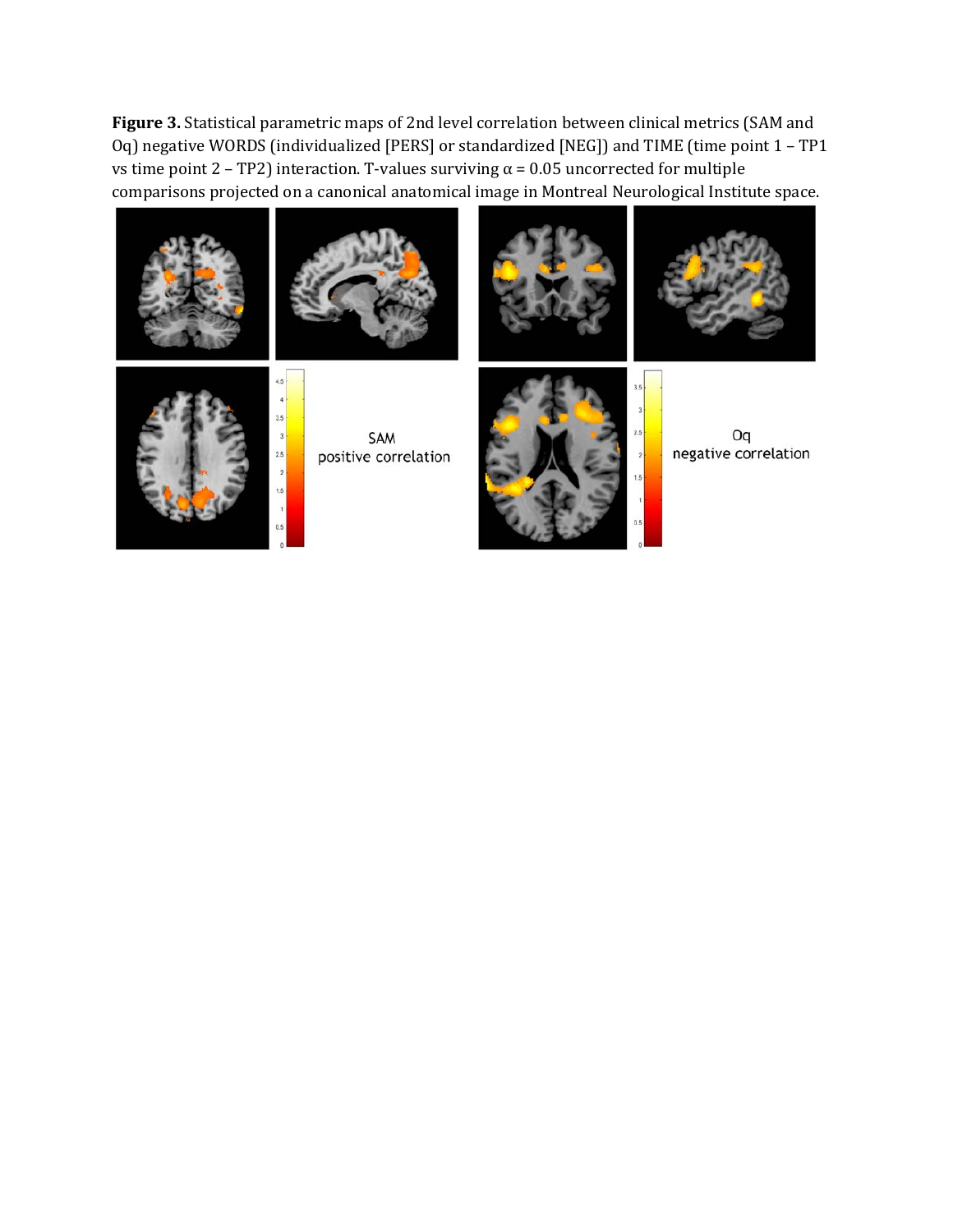**Figure 4.** Statistical parametric maps of 2nd level interaction analysis between jokes requiring theory of mind [TOM], visual puns [PUN] and TIME (time point 1 vs time point 2). T-values surviving  $\alpha$  = 0.05 uncorrected for multiple comparisons projected on a canonical anatomical image in Montreal Neurological Institute space.